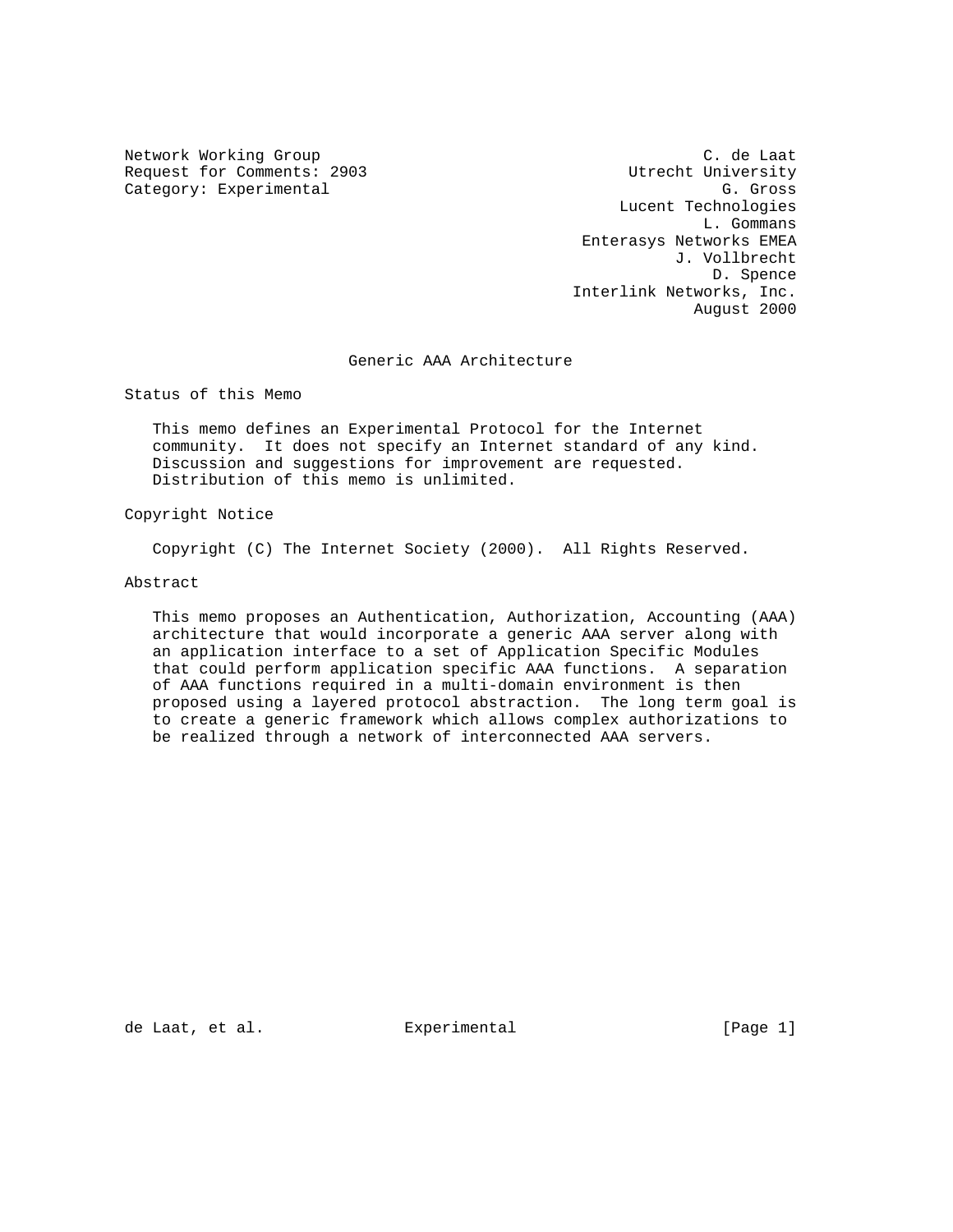Table of Contents

|  |                                                             | $\overline{2}$ |
|--|-------------------------------------------------------------|----------------|
|  |                                                             | $\overline{4}$ |
|  | 2.1. Architectural Components of a Generic AAA Server       | $\overline{4}$ |
|  | 2.1.1. Authorization Rule Evaluation                        | $\overline{4}$ |
|  | 2.1.2. Application Specific Module (ASM)                    | 5              |
|  | 2.1.3. Authorization Event Log                              | 6              |
|  | 2.1.4. Policy Repository                                    | 6              |
|  | 2.1.5. Request Forwarding                                   | $\epsilon$     |
|  | Generic AAA Server Model<br>2.2.                            | 6              |
|  | 2.2.1. Generic AAA Server Interactions                      | 7              |
|  | 2.2.2. Compatibility with Legacy Protocols                  | 7              |
|  | 2.2.3. Interaction between the ASM and the Service          | 9              |
|  | 2.2.4. Multi-domain Architecture  10                        |                |
|  |                                                             |                |
|  | 2.4. Suggestions for Future Work  11                        |                |
|  |                                                             |                |
|  | 3.1. Elements of a Layered Architecture  14                 |                |
|  | 3.1.1. Service Layer Abstract Interface Primitives  14      |                |
|  | 3.1.2. Service Layer Peer End Point Name Space  14          |                |
|  | 3.1.3. Peer Registration, Discovery, and Location           |                |
|  |                                                             |                |
|  | 3.1.4. Trust Relationships Between Peer End Points  14      |                |
|  | 3.1.5. Service Layer Finite State Machine  15               |                |
|  | 3.1.6. Protocol Data Unit Types  15                         |                |
|  | 3.2. AAA Application Specific Service Layer  15             |                |
|  | 3.3. Presentation Service Layer  16                         |                |
|  | 3.4. AAA Transaction/Session Management Service Layer  17   |                |
|  | 3.5. AAA-TSM Service Layer Program Interface Primitives  20 |                |
|  | 3.6. AAA-TSM Layer End Point Name Space  21                 |                |
|  | 3.7. Protocol Stack Examples  22                            |                |
|  |                                                             |                |
|  |                                                             |                |
|  |                                                             |                |
|  |                                                             |                |
|  |                                                             |                |
|  |                                                             |                |

# 1. Introduction

 The work for this memo was done by a group that originally was the Authorization subgroup of the AAA Working Group of the IETF. When the charter of the AAA working group was changed to focus on MobileIP and NAS requirements, the AAAarch Research Group was chartered within the IRTF to continue and expand the architectural work started by the Authorization subgroup. This memo is one of four which were created by the subgroup. This memo is a starting point for further work within the AAAarch Research Group. It is still a work in progress

de Laat, et al. Experimental [Page 2]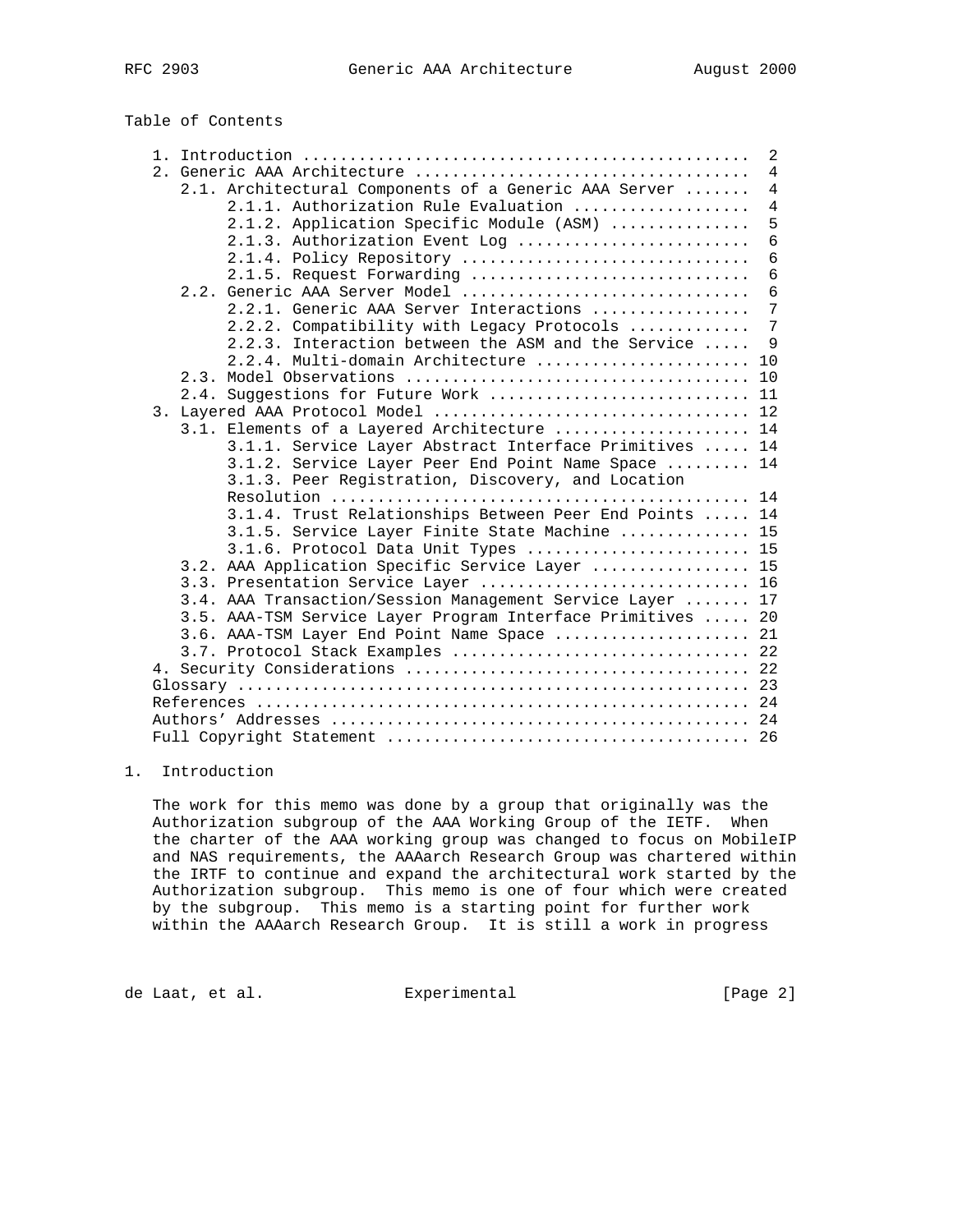and is published so that the work will be available for the AAAarch subgroup and others working in this area, not as a definitive description of architecture or requirements.

 The authorization subgroup of the AAA Working Group proposed an "AAA Authorization Framework" [2] illustrated with numerous application examples [3] which in turn motivates a proposed list of authorization requirements [4]. This memo builds on the framework presented in [2] by proposing an AAA infrastructure consisting of a network of cooperating generic AAA servers communicating via a standard protocol. The protocol should be quite general and should support the needs of a wide variety of applications requiring AAA functionality. To realize this goal, the protocol will need to operate in a multi-domain environment with multiple service providers as well as entities taking on other AAA roles such as User Home Organizations and brokers. It should be possible to combine requests for multiple authorizations of different types in the same authorization transaction. The AAA infrastructure will be required to forward the components of such requests to the appropriate AAA servers for authorization and to collect the authorization decisions from the various AAA servers consulted. All of this activity is perfectly general in nature and can be realized in the common infrastructure.

 But the applications requiring AAA services will each have their own unique needs. After a service is authorized, it must be configured and initialized. This will require application specific knowledge and may require application specific protocols to communicate with application specific service components. To handle these application specific functions, we propose an application interface between a generic AAA server and a set of one or more Application Specific Modules (ASMs) which can carry out the unique functionality required by each application.

 Since the data required by each application for authentication, authorization, or accounting may have unique structure, the standard AAA protocol should allow the encapsulation of opaque units of Application Specific Information (ASI). These units would begin with a standard header to allow them to be forwarded by the generic infrastructure. When delivered to the final destination, an ASI unit would be passed by a generic AAA server across its program interface to an appropriate ASM for application specific processing. Nevertheless, it remains a goal of the design for information units to be encoded in standard ways as much as possible so as to enable processing by a generic rule based engine.

de Laat, et al. Experimental [Page 3]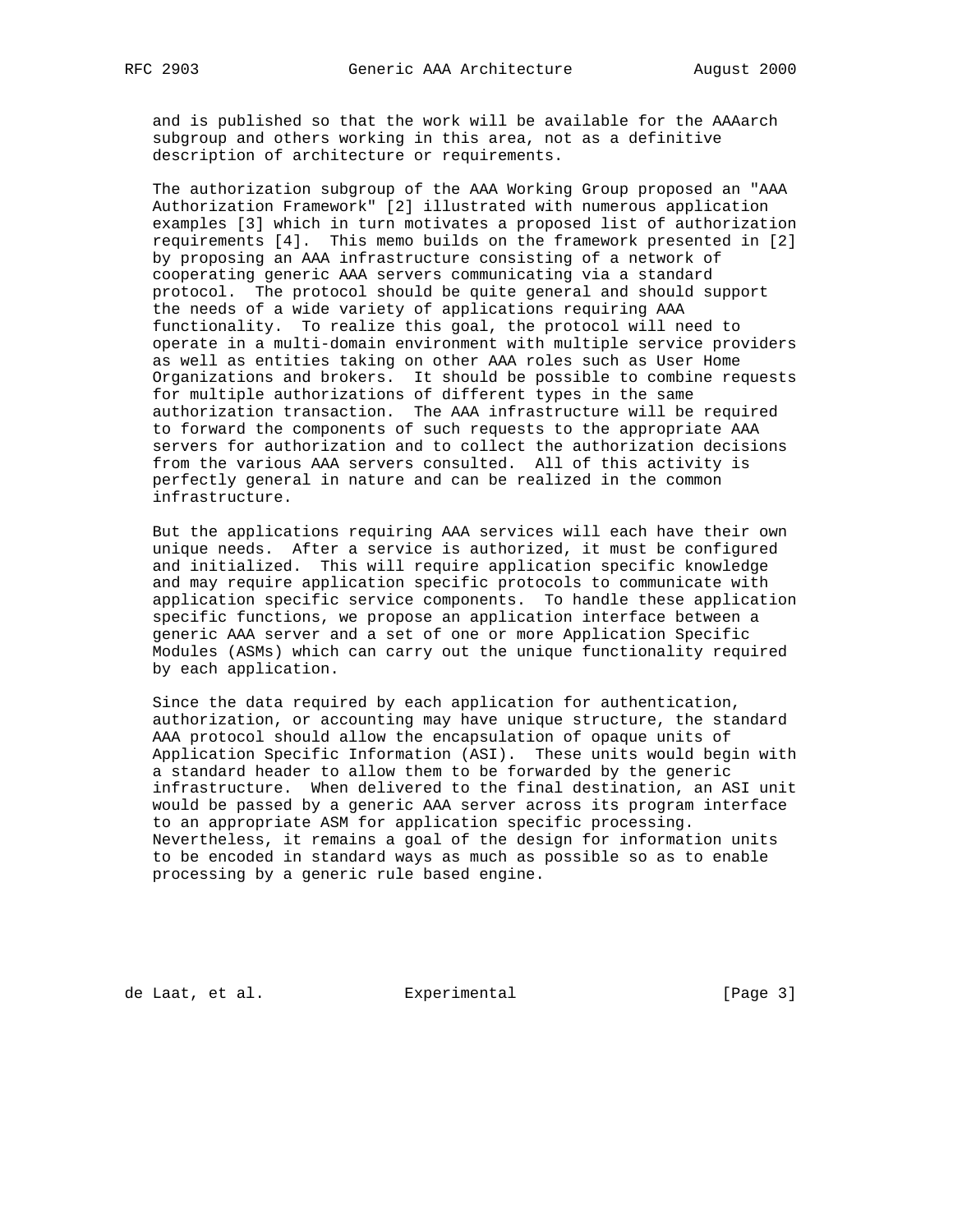The interactions of the generic AAA server with the Application Specific Modules and with each other to realize complex AAA functions is explored in section 2. Then, in section 3, we attempt to further organize the AAA functions into logical groups using a protocol layering abstraction. This abstraction is not intended to be a reference model ready to be used for protocol design. At this point in the work, there are numerous questions that need to be addressed and numerous problems that remain to be solved. It may be that an abstraction other than layering will prove to be more useful or, more likely, that the application layer will require some substructure of its own.

 Finally, in section 4, we show how the security requirements identified in [4] can be met in the generic server and the Application Specific Modules by applying security techniques such as public key encryption or digital signatures to the Application Specific Information units individually, so that different stakeholders in the AAA server network can protect selected information units from being deciphered or altered by other stakeholders in an authentication, authorization, or accounting chain.

2. Generic AAA Architecture

 For the long term we envision a generic AAA server which is capable of authenticating users, handling authorization requests, and collecting accounting data. For a service provider, such a generic AAA server would be interfaced to an application specific module which manages the resource for which authorization is required. Generic AAA components would also be deployed in other administrative domains performing authorization functions.

2.1. Architectural Components of a Generic AAA Server

## 2.1.1. Authorization Rule Evaluation

 The first step in the authorization process is for the user or an entity operating on the user's behalf to submit a well-formatted request to an AAA server. A generic AAA server has rules (logic and/or algebraic formulas) to inspect the request and come to an authorization decision. The first problem which arises is that Application Specific Information (ASI) has to be separated from the underlying logic for the authorization. Ideally the AAA server would have a rule based engine at this point which would know the logic rules and understand some generic information in the request, but it would not know anything about application specific information except where this information can be evaluated to give a boolean or numerical value. It should be possible to create rules that refer to

de Laat, et al. **Experimental** (Page 4)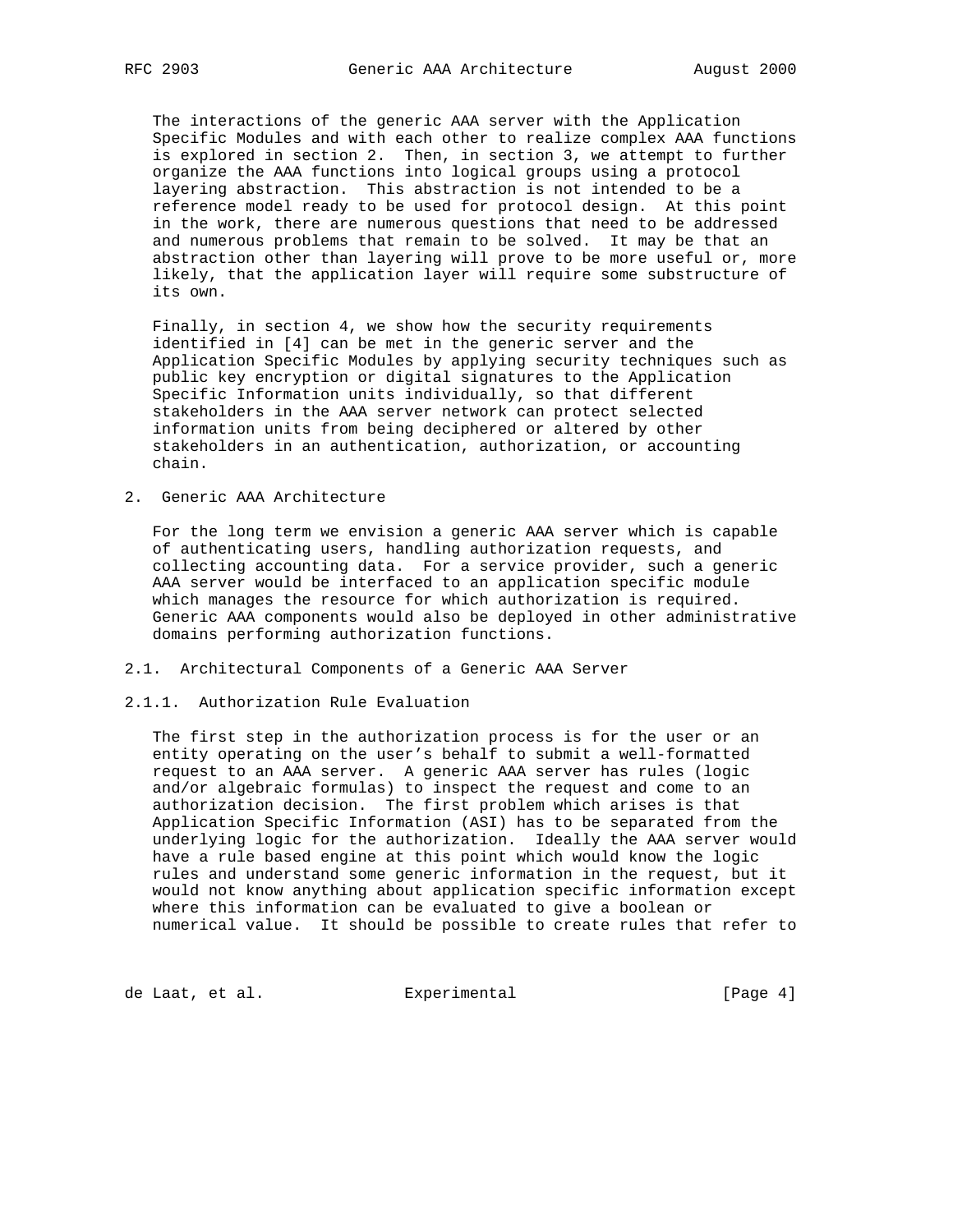data elements that were not considered when the application was created. For example, one could request to do a remote virtual control room experiment from home using a dialin provider. The request would only be successful if the dialin access server allows it and if there is bandwidth available (bandwidth broker) and if the experimenter has the money to pay for it (E-Commerce). Possibly the people who specified the bandwidth broker protocol did not think of combining quality of service with a network service authorization in a single AAA request, but this generic model would allow it.

|      | auth<br>$\leftarrow$ - - - > | AAA     | auth<br>$\leftarrow$ - - - > | AAA   | auth<br>$\left\langle - - - - \right\rangle$ | AAA | auth<br>$\left\langle - - - - \right\rangle$ | AAA                                                                       |  |
|------|------------------------------|---------|------------------------------|-------|----------------------------------------------|-----|----------------------------------------------|---------------------------------------------------------------------------|--|
|      |                              |         |                              | ----- |                                              |     |                                              |                                                                           |  |
| User |                              |         |                              |       |                                              |     |                                              |                                                                           |  |
|      |                              |         |                              |       |                                              |     |                                              |                                                                           |  |
|      |                              |         |                              | BB    |                                              | BB  |                                              | Budget                                                                    |  |
|      |                              |         |                              |       |                                              |     |                                              |                                                                           |  |
|      |                              |         |                              |       |                                              |     |                                              |                                                                           |  |
|      |                              | dial in |                              |       |                                              |     |                                              |                                                                           |  |
|      |                              |         |                              |       |                                              |     |                                              | <====>   service   <====>   network   <====>   network   <===> Experiment |  |
|      |                              |         |                              |       |                                              |     |                                              |                                                                           |  |

user <-> dialin <-> backbone with BB <-> <remote experiment>

Fig. 1 -- Example of a Multi Domain Multi Type of Server Request

## 2.1.2. Application Specific Module (ASM)

 Ultimately an AAA server needs to interact with an application specific module (ASM). In a service provider, the ASM would manage resources and configure the service equipment to provide the authorized service. It might also involve itself in the authorization decision because it has the application specific knowledge required. A user home organization (UHO) may require ASMs as well, to perform application specific user authorization functions. For example, a UHO ASM might be required to access certain application specific databases or interpret application specific service level specifications.

 Whatever the role of an administration relative to an authorization decision, the capabilities of the generic AAA server and the interface between it and the ASMs remains the same. This interface may be an Application Program Interface (API) or could even be a protocol based interface. In this model, however, the application

de Laat, et al. Experimental [Page 5]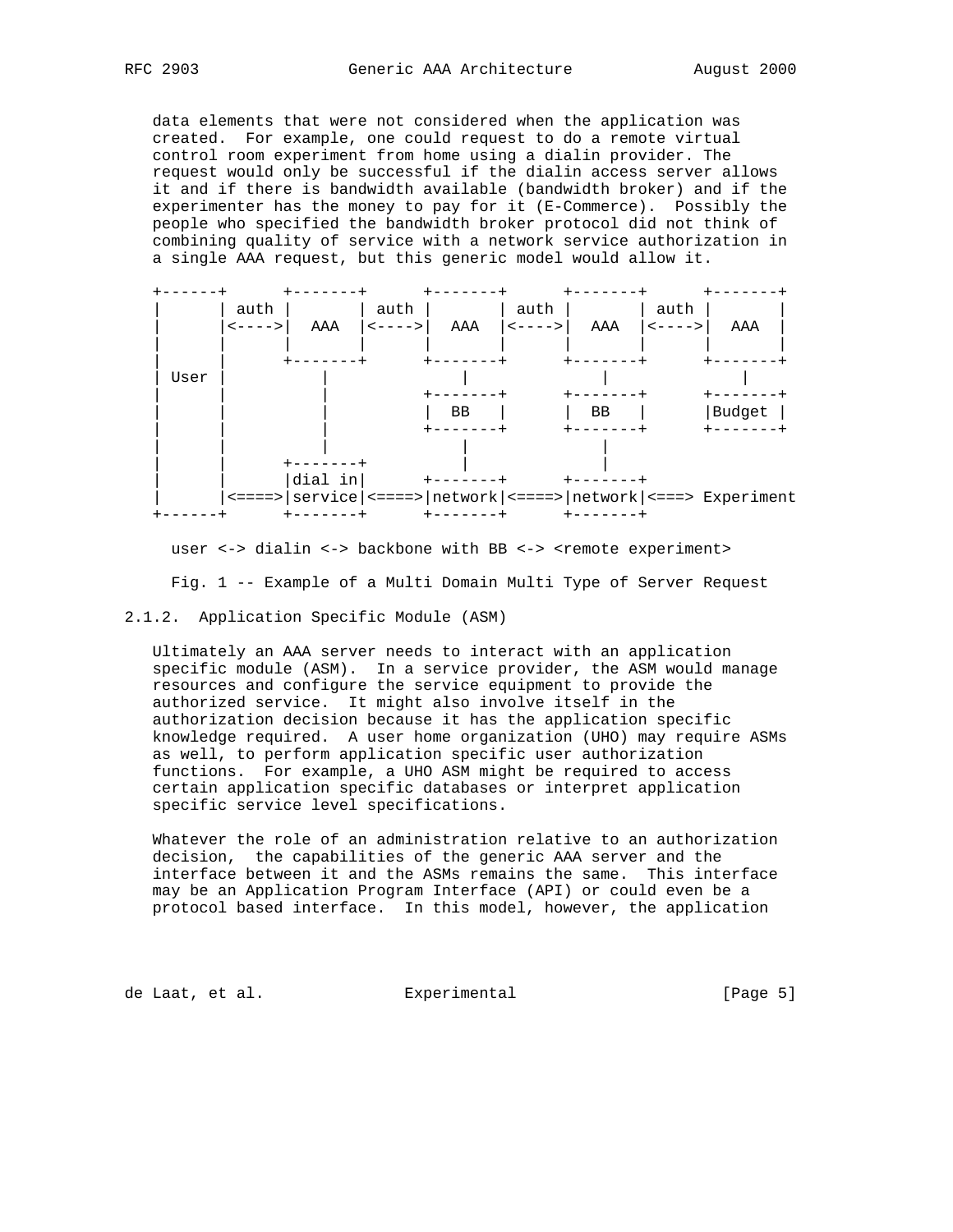specific module is regarded as as separate architectural component from the generic AAA server. As such, it must be addressable and must therefore be part of a global naming space.

2.1.3. Authorization Event Log

 For auditing purposes, the generic server must have some form of database to store time-stamped events which occur in the AAA server. This database can be used to account for authorizations which were given, but it can also be used in rules. One can imagine rules in which an authorization is only given if some other event was logged in the past. With the aid of certificates, this database could support non-repudiation.

2.1.4. Policy Repository

 A database containing the available services and resources about which authorization decisions can be made and the policy rules to make them is also needed. Here too, the naming space for the services and resources is important since they must be addressable from other AAA servers to be able to build complex authorization requests.

2.1.5. Request Forwarding

 Due to the multiple administrative domain (multi-kingdom) nature of the AAA problem, a mechanism to forward messages between AAA servers is needed. The protocol by which two AAA servers communicate should be a peer-to-peer protocol.

2.2. Generic AAA Server Model

 With the implementation of the above mentioned components, the AAA server would be able to handle AAA requests. It would inspect the contents of the request, determine what authorization is requested, retrieve the policy rules from the repository, perform various local functions, and then choose one of the following options to further process each of the components of the request:

- a) Let the component be evaluated by an attached ASM.
- b) Query the authorization event log or the policy repository for the answer.
- c) Forward the component(s) to another AAA server for evaluation.
- In the following sections we present the generic model.

de Laat, et al. Experimental [Page 6]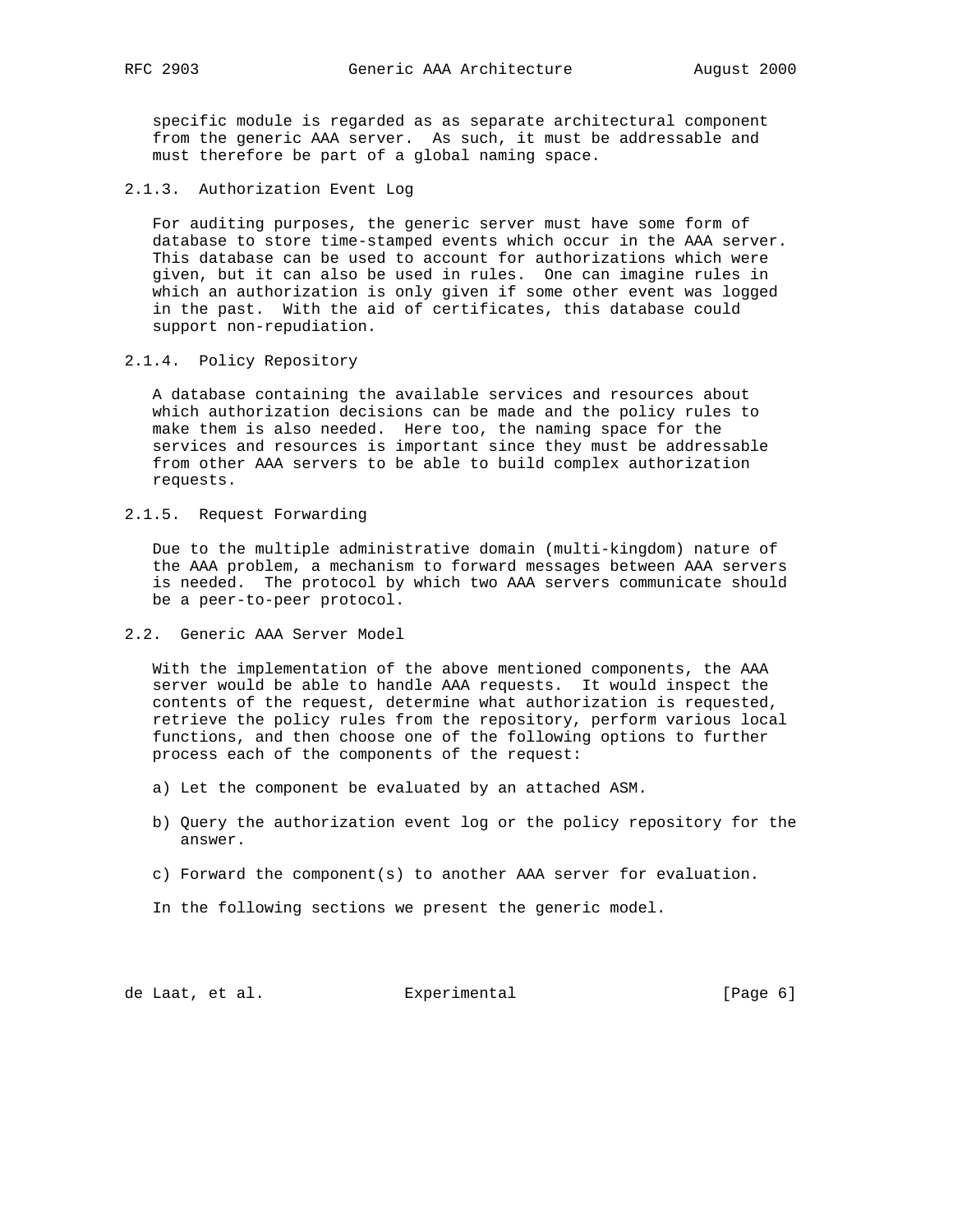# 2.2.1. Generic AAA Server Interactions

 Figure 2 illustrates a generic AAA Server with connections to the various architectural components described above. In this model, the user or another AAA server contacts the AAA server to get authorization, and the AAA server interacts with the service. The request is sent to the AAA server using the future AAA protocol. The server interacts with the service via a second protocol which we have labeled as type "2" in the figure. We say no more of the type 2 protocol than that it must support some global naming space for the application specific items. The same holds for the type 3 communication used to access the repository.



The numbers in the links denote types of communication.

Fig. 2 -- Generic AAA Server Interactions

## 2.2.2. Compatibility with Legacy Protocols

 Because of the widespread deployment of equipment that implements legacy AAA protocols and the desire to realize the functionality of the new AAA protocol while protecting the investment in existing infrastructure, it may be useful to implement a AAA gateway function that can encapsulate legacy protocol data units within the messages of the new protocol. Use of this technique, for example, would allow Radius attribute value pairs to be encapsulated in Application Specific Information (ASI) units of the new protocol in such a way that the ASI units can be digitally signed and encrypted for end-to end protection between a service provider's AAA server and a home AAA server communicating via a marginally trusted proxy AAA server. The service provider's NAS would communicate via Radius to the service

de Laat, et al. Experimental [Page 7]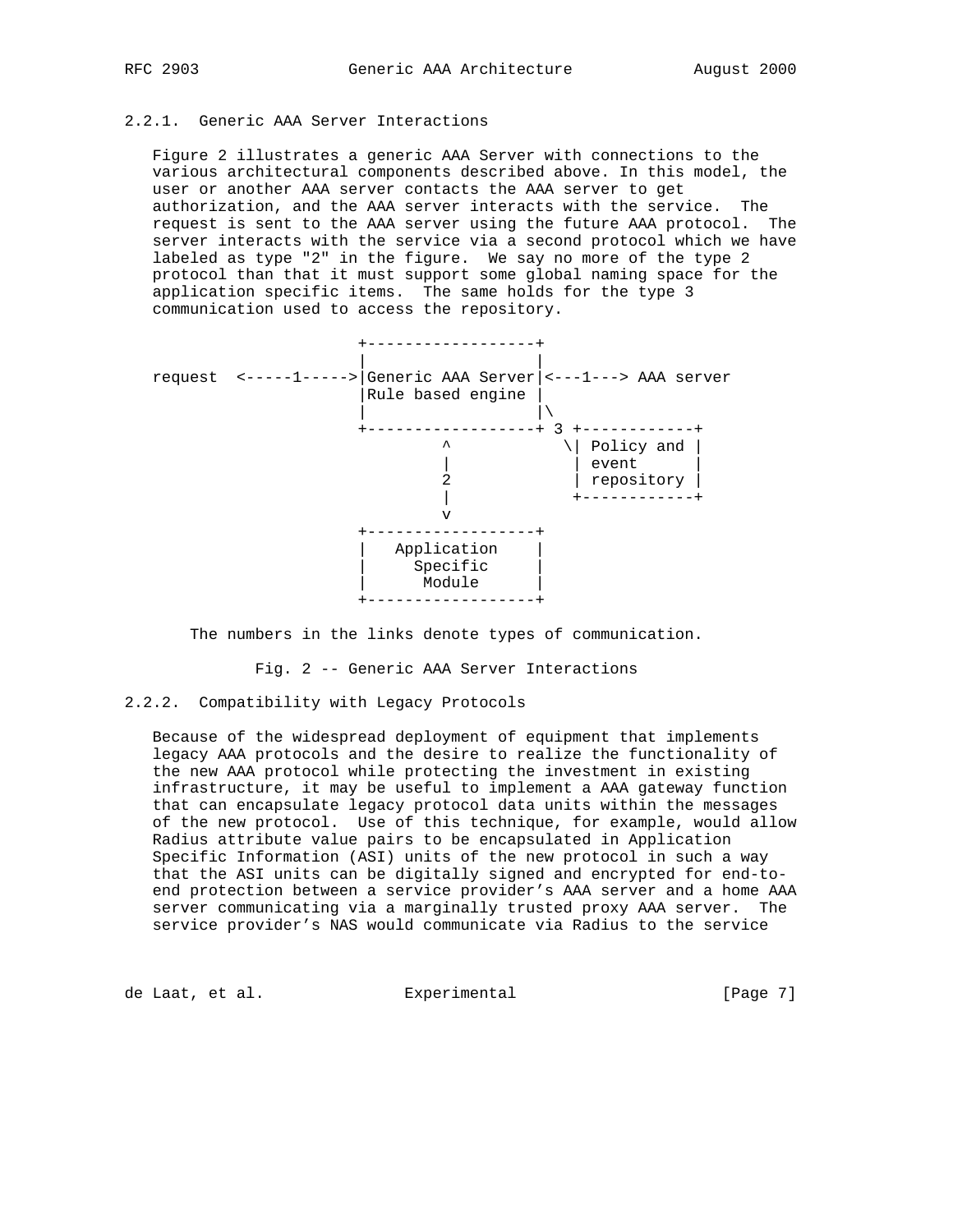provider's AAA server, but the AAA servers would communicate among themselves via the new AAA protocol. In this case, the AAA gateway would be a software module residing in the service provider's AAA server. Alternatively the AAA gateway could be implemented as a standalone process.

 Figure 3 illustrates an AAA gateway. Communication type 4 is the legacy protocol. Communication type 1 is the future standard AAA protocol. And communication type 2 is for application specific communication to Application Specific Modules (ASMs) or Service Equipment.

 +-------+  $\vert$  AAA  $\vert$  <---1---> to AAA server as in fig. 2 request <---4--->|GateWay| | |<---2---> optionally to ASM/service +-------+

The numbers in the links denote types of communication.

Fig. 3 -- AAA Gateway for Legacy AAA Protocols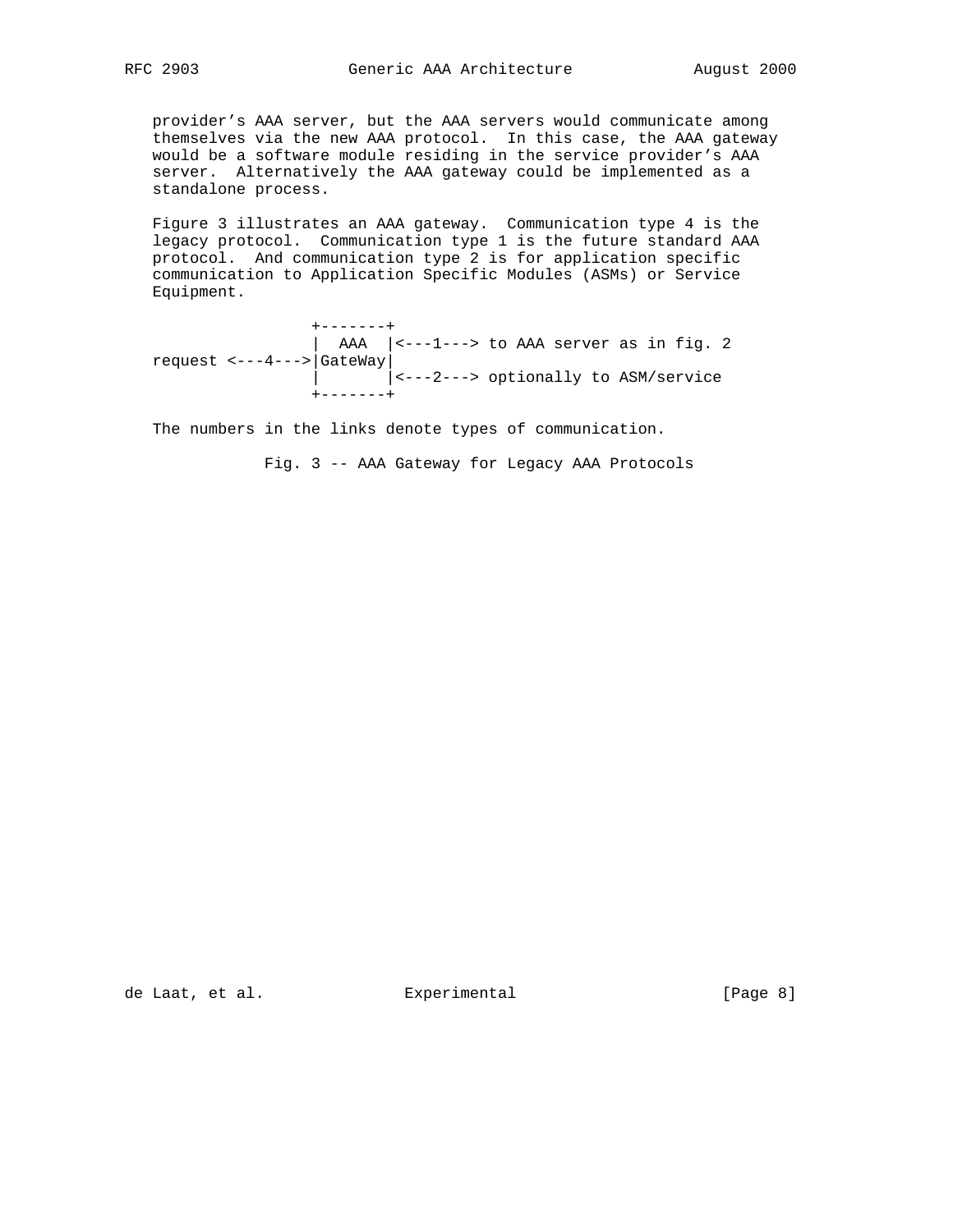# 2.2.3. Interaction between the ASM and the Service

 In a service provider, the Application Specific Module (ASM) and the software providing the service itself may be tightly bound into a single "Service Application". In this case, the interface between them is just a software interface. But the service itself may be provided by equipment external to the ASM, for example, a router in the bandwidth broker application. In this case, the ASM communicates with the service via some protocol. These two possibilities are illustrated in figure 4. In both cases, we have labeled the communication between the ASM and the service as communication type 5, which of course, is service specific.



Fig. 4 -- ASM to Service Interaction (two views)

de Laat, et al. Experimental [Page 9]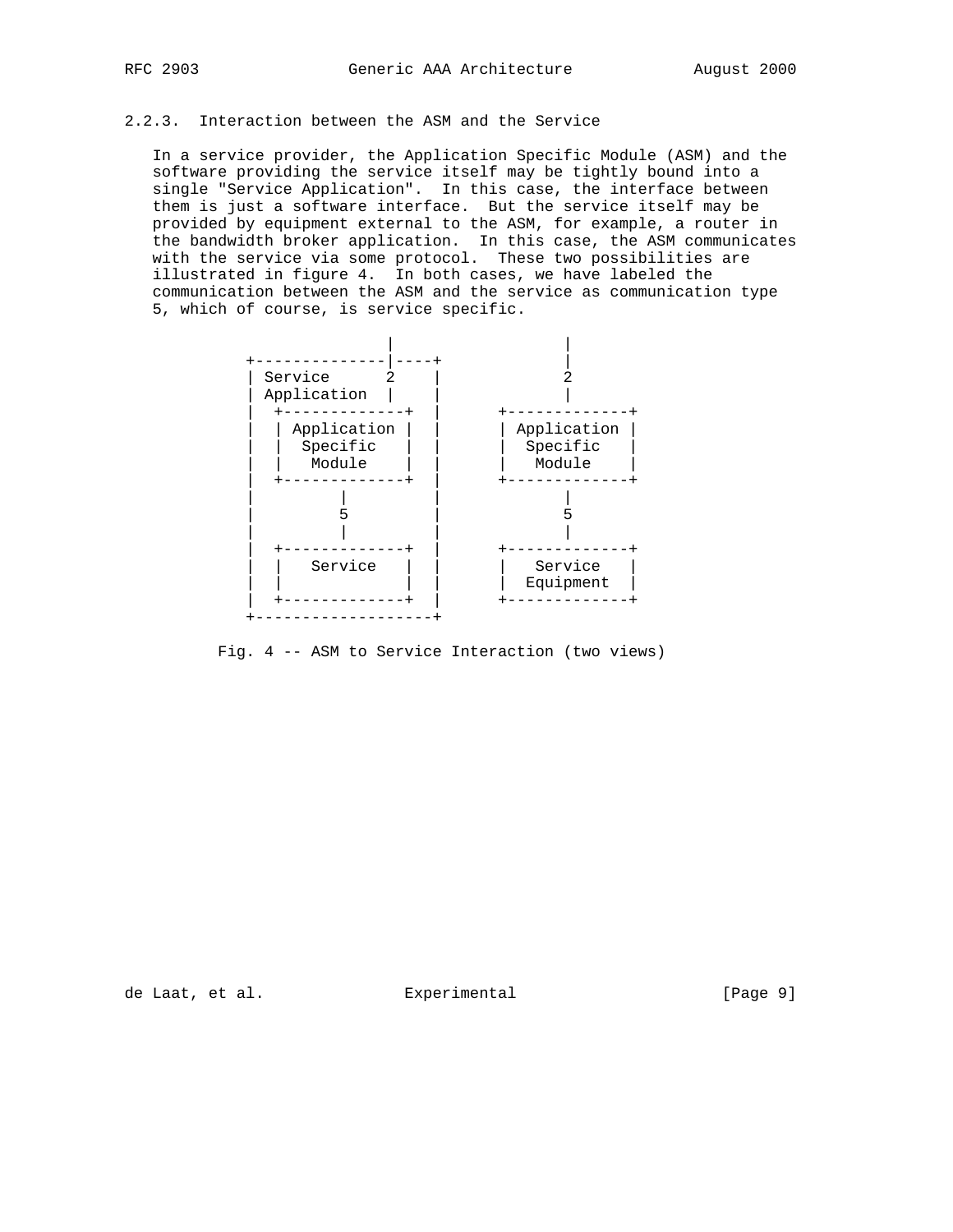# 2.2.4. Multi-domain Architecture

 The generic AAA server modules can use communication type 1 to contact each other to evaluate parts of requests. Figure 5 illustrates a network of generic AAA servers in different administrative domains communicating via communication type 1.



 The AAA servers use only communication type 1 to communicate. ASM = Application Specific Module RP = Repository

Fig. 5 -- Multi-domain Multi-type of Service Architecture

# 2.3. Model Observations

Some key points of the generic architecture are:

- 1) The same generic AAA server can function in all three authorization models: agent, pull, and push [2].
- 2) The rule based engine knows how to evaluate logical formulas and how to parse AAA requests.
- 3) The Generic AAA server has no knowledge whatsoever about the application specific services so the application specific information it forwards is opaque to it.

de Laat, et al. **Experimental** (Page 10)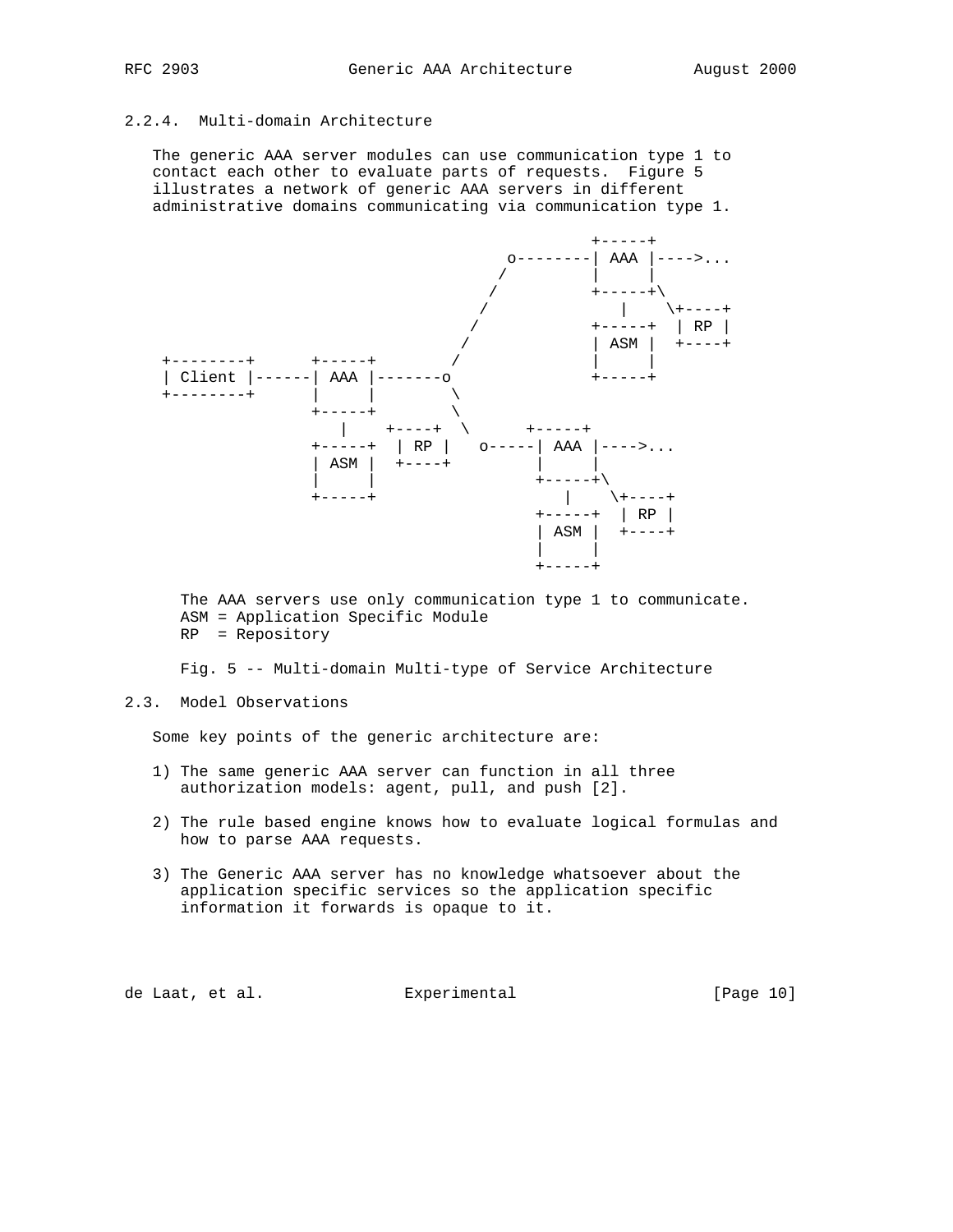- 4) Communication types 1, 2, and 3 each present their own naming space problems. Solving these problems is fundamental to forwarding AAA messages, locating application specific entities, and locating applicable rules in the rule repositories.
- 5) A standard AAA protocol for use in communication type 1 should be a peer-to-peer protocol without imposing client and server roles on the communicating entities.
- 6) A standard AAA protocol should allow information units for multiple different services belonging to multiple different applications in multiple different administrative domains to be combined in a single AAA protocol message.
- 2.4. Suggestions for Future Work

 It is hoped that by using this generic model it will be feasible to design a AAA protocol that is "future proof", in a sense, because much of what we do not think about now can be encoded as application specific information and referenced by policy rules stored in a policy repository. From this model, some generic requirements arise that will require some further study. For example, suppose a new user is told that somewhere on a specific AAA server a certain authorization can be obtained. The user will need a AAA protocol that can:

- 1) send a query to find out which authorizations can be obtained from a specific server,
- 2) provide a mechanism for determining what components must be put in an AAA request for a specific authorization, and
- 3) formulate and transmit the authorization request.

 Some areas where further work is particularly needed are in identifying and designing the generic components of a AAA protocol and in determining the basis upon which component forwarding and policy retrieval decisions are made.

 In addition to these areas, there is a need to explore the management of rules in a multi-domain AAA environment because the development and future deployment of a generic multi-domain AAA infrastructure is largely dependent on its manageability. Multi-domain AAA environments housing many rules distributed over several AAA servers quickly become unmanageable if there is not some form of automated rule creation and housekeeping. Organizations that allow their services to be governed by rules, based on some form of commercial contract, require the contract to be implemented with the least

de Laat, et al. Experimental [Page 11]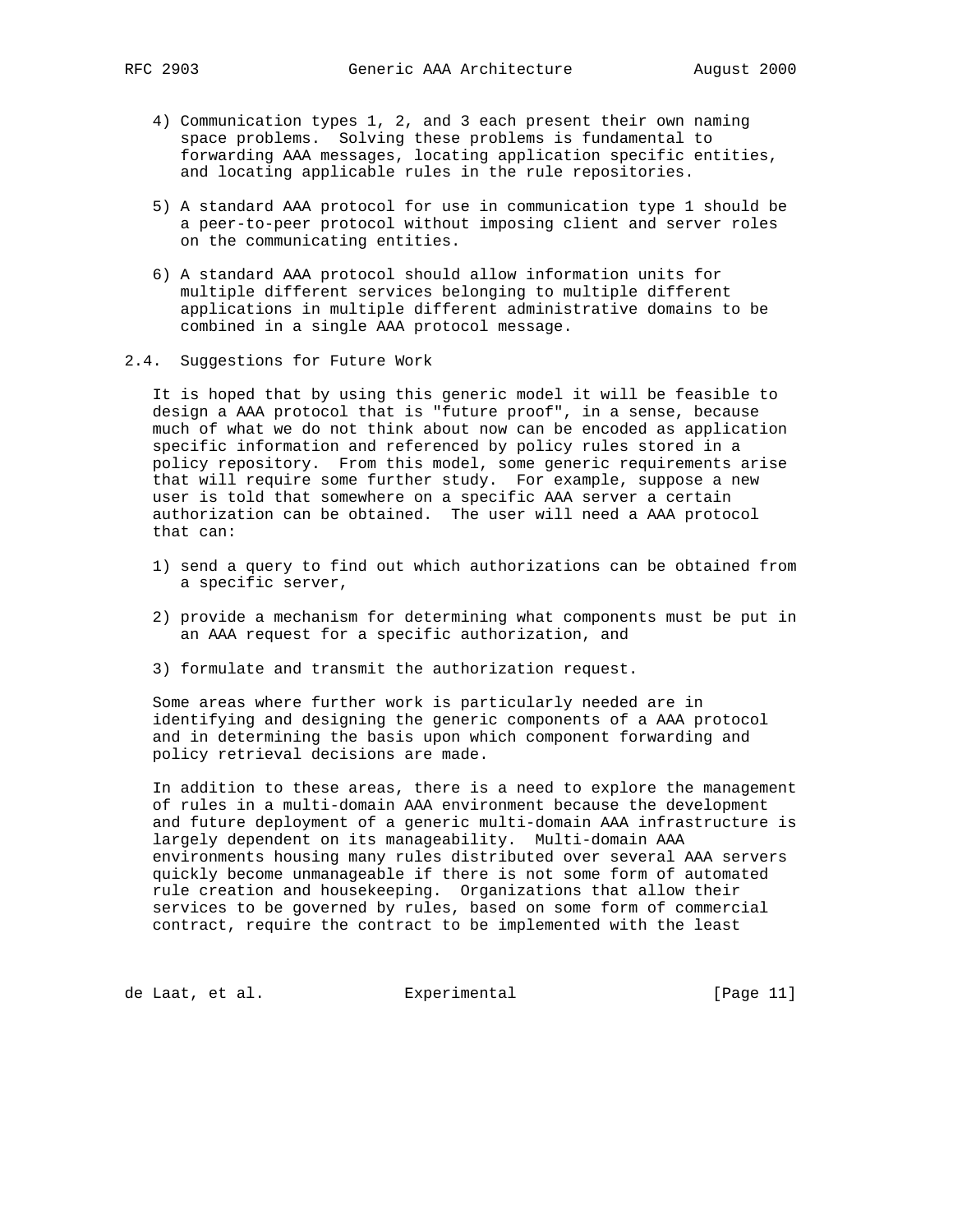possible effort. This can, for example, be achieved in a scalable fashion if the individual user or user organization requesting a service is able to establish the service itself. This kind of interaction requires policy rule establishment between AAA servers belonging to multiple autonomous administrative domains.

## 3. Layered AAA Protocol Model

 In the previous section, we proposed the idea of a generic AAA server with an interface to one or more Application Specific Modules (ASMs). The generic server would handle many common functions including the forwarding of AAA messages between servers in different administrative domains. We envision message transport, hop-by-hop security, and message forwarding as clearly being functions of the generic server. The application specific modules would handle all application specific tasks such as communication with service equipment and access to special purpose databases. Between these two sets of functions is another set of functions that presumably could take place in either the generic server or an ASM or possibly by a collaboration of both. These functions include the evaluation of authorization rules against data that may reside in various places including attributes from the authorization request itself. The more we can push these functions down into the generic server, the more powerful the generic server can be and the simpler the ASMs can be.

 One way of organizing the different functions mentioned above would be to assign them to a layered hierarchy. In fact, we have found the layer paradigm to be a useful one in understanding AAA functionality. This section explores the use of a layered hierarchy consisting of the following AAA layers as a way of organizing the AAA functions:

 Application Specific Service Layer Presentation Service Layer Transaction/Session Management Service Layer Reliable/Secure Transport Service Layer

 Nevertheless, the interface between the generic AAA server and the ASMs proposed in the previous section may be more complex than a simple layered model would allow. Even the division of functionality proposed in this section goes beyond a strict understanding of layering. Therefore this paper can probably best be understood as the beginnings of a work to understand and organize the common functionality required for a general purpose AAA infrastructure rather than as a mature reference model for the creation of AAA protocols.

de Laat, et al. Experimental [Page 12]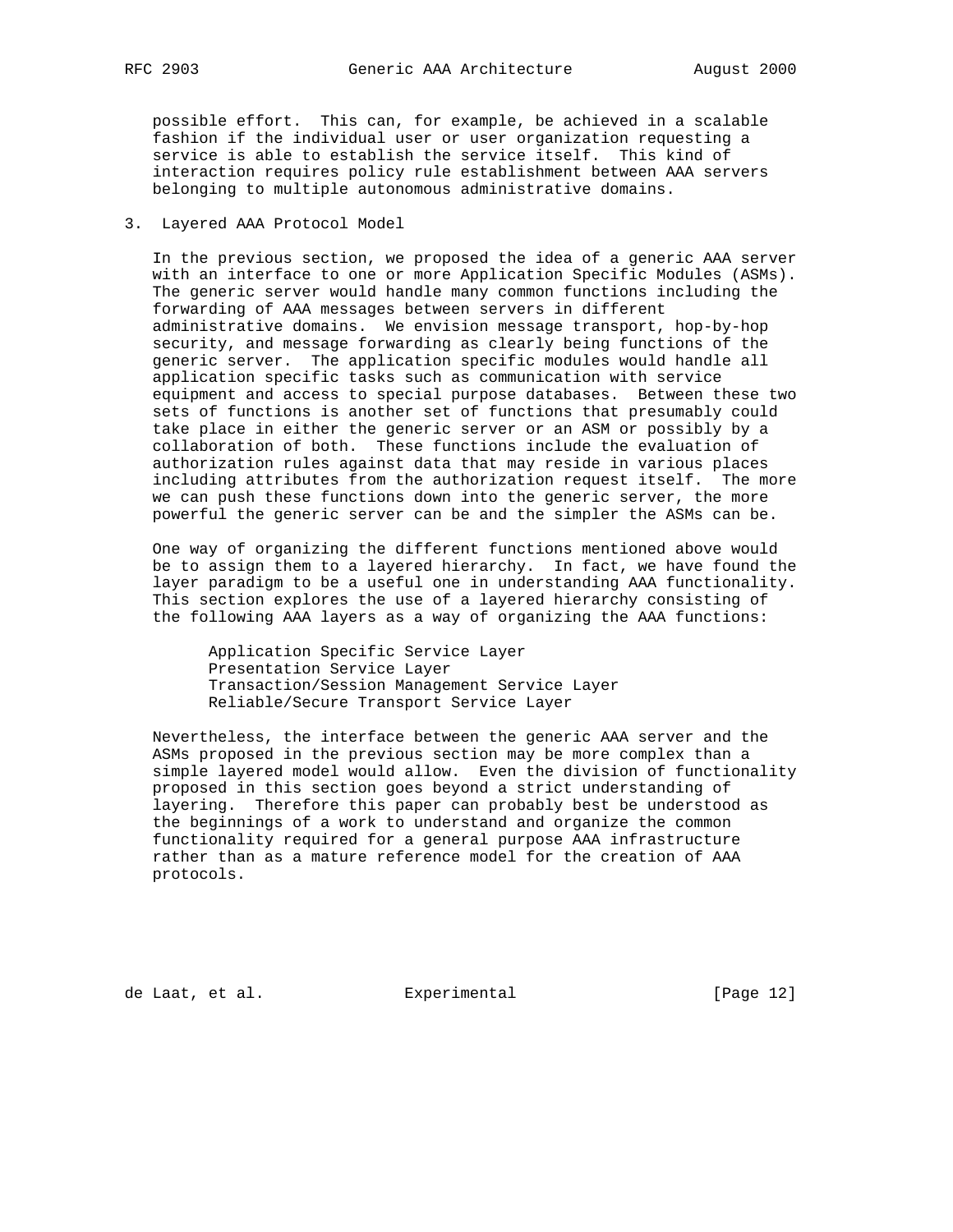In our view of AAA services modeled as a hierarchy of service layers, there is a set of distributed processes at each service layer that cooperate and are responsible for implementing that service layer's functions. These processes communicate with each other using a protocol specialized to carry out the functions and responsibilities assigned to their service layer. The protocol at service layer n communicates to its peers by depending on the services available to it from service layer n-1. The service layer n also has a protocol end point address space, through which the peer processes at service layer n can send messages to each other. Together, these AAA service layers can be assembled into an AAA protocol stack.

 The advantage of this approach is that there is not just one monolithic "AAA protocol". Instead there is a suite of protocols, and each one is optimized to solve the problems found at its layer of the AAA protocol stack hierarchy.

This approach realizes several key benefits:

- The protocol used at any particular layer in the protocol stack can be substituted for another functionally equivalent protocol without disrupting the services in adjacent layers.
- Requirements in one layer may be met without impact on protocols operating in other layers. For example, local security requirements may dictate the substitution of stronger or weaker "reliable secure transport" layer security algorithms or protocols. These can be introduced with no change or awareness of the substitution by the layers above the Reliable/Secure Transport layer.
- The protocol used for a given layer is simpler because it is focused on a specific narrow problem that is assigned to its service layer. In particular, it should be feasible to leverage existing protocol designs for some aspects of this protocol stack (e.g. CORBA GIOP/CDR for the presentation layer).
- A legacy AAA protocol message (e.g. a RADIUS message) can be encapsulated within the protocol message(s) of a lower layer protocol, preserving the investment of a Service Provider or User Home Organization in their existing AAA infrastructure.
- At each service layer, a suite of alternatives can be designed, and the service layer above it can choose which alternative makes sense for a given application. However, it should be a primary goal of the AAA protocol standardization effort to specify one mandatory to implement protocol at the AAA Transaction/Session Management (AAA-TSM) service layer (see section 3.4).

de Laat, et al. Experimental [Page 13]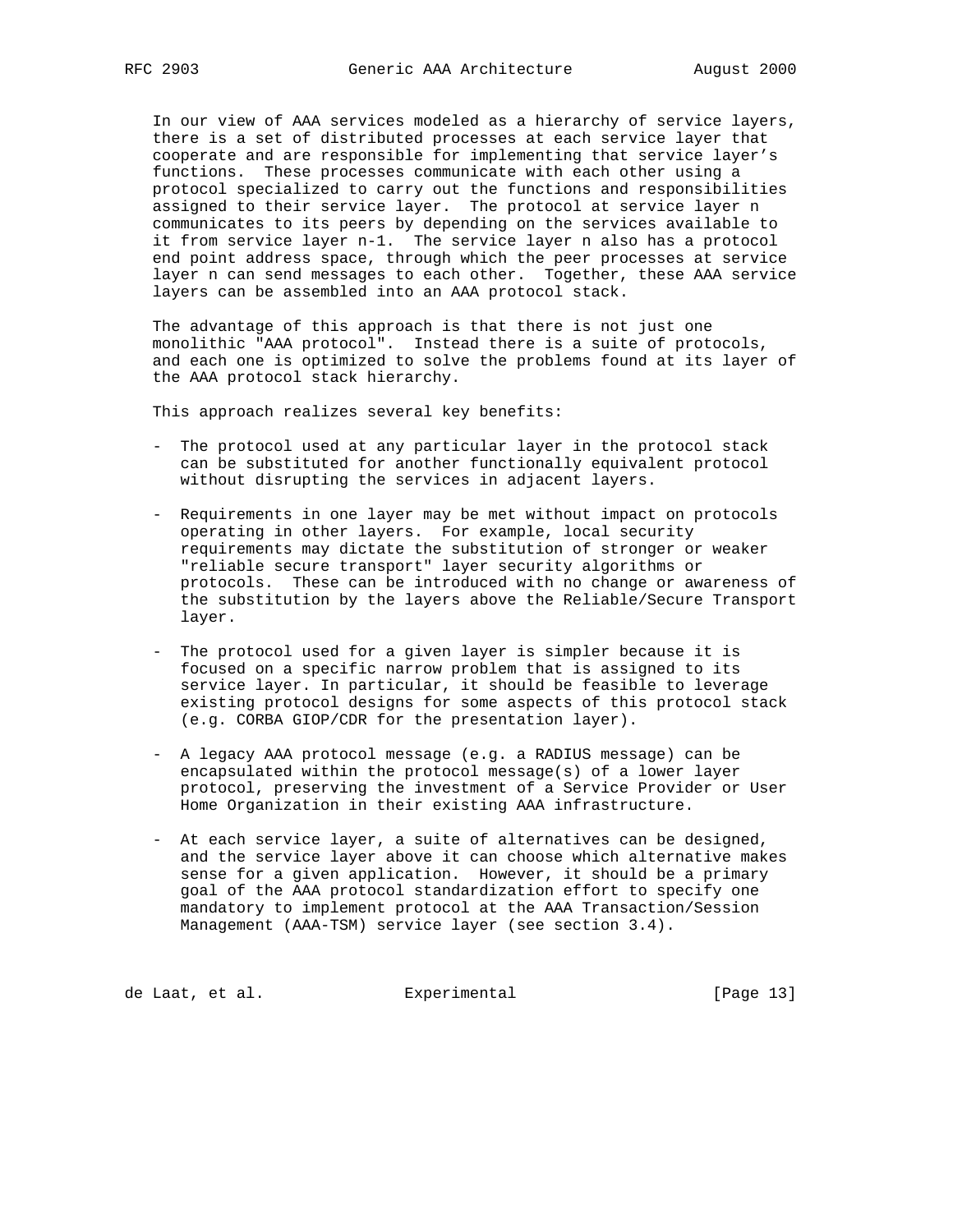3.1. Elements of a Layered Architecture

 At each layer of a layered architecture, a number of elements need to be defined. These elements are discussed in the following sections.

3.1.1. Service Layer Abstract Interface Primitives

 The service layer n is assumed to present a program interface through which its adjacent service layer n+1 can access its services. The types of abstract program service primitives and associated parameters exchanged across the boundary between these service layers must be specified.

3.1.2. Service Layer Peer End Point Name Space

 Each service layer is treated as a set of cooperating processes distributed across multiple computing systems. The service layer must manage an end point name space that identifies these peer processes. The conventions by which a service layer assigns a unique end point name to each such peer process must be specified.

3.1.3. Peer Registration, Discovery, and Location Resolution

 Along with defining an end point name space, a service layer must also specify how its peers:

- announce their presence and availability,
- discover one another when they first begin operation, and
- detect loss of connectivity or service withdrawal.

 It is also necessary to specify what mechanisms, if any, exist to resolve a set of service layer specific search attributes into one or more peer end point names that match the search criteria.

3.1.4. Trust Relationships Between Peer End Points

 Once an end point has established its initial contact with another peer, it must decide what authentication policy to adapt. It can trust whatever authentication was done on its behalf by a lower service layer or, through a pre-provisioning process, implicitly trust the peer, or else go through an authentication process with its peer. The supported mechanisms for establishing a service layer's end point trust relationships must be specified.

de Laat, et al. Experimental [Page 14]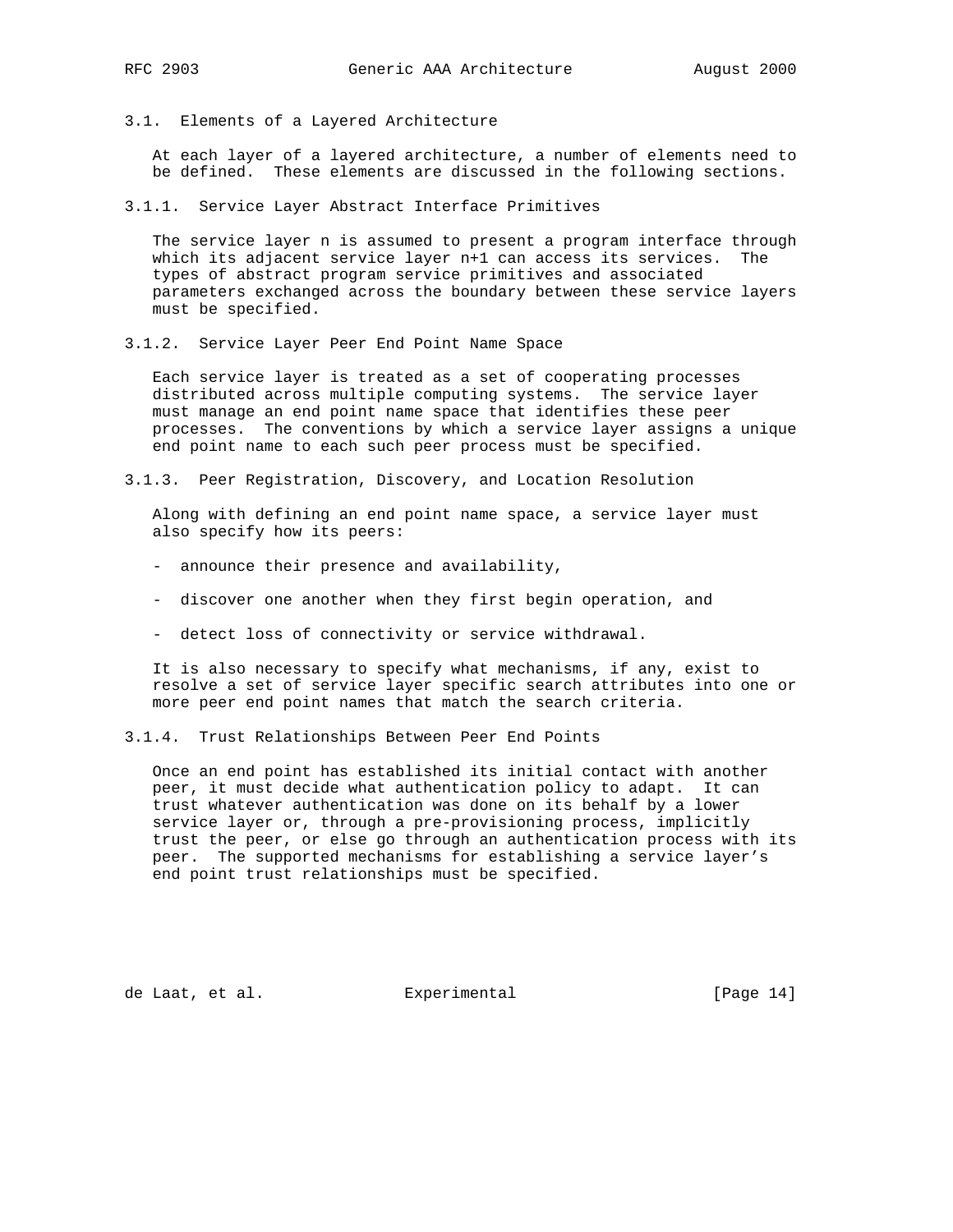3.1.5. Service Layer Finite State Machine

 To the extent that a service layer's internal states are externally visible, the layer's behavior in terms of a Finite State Machine (FSM) should be specified. Events that can drive the FSM state transitions may include:

- service layer n+1 interface primitive requests
- protocol data unit arrivals from peer service layer n end points received through the layer n-1 access point
- service layer n-1 interface primitives (e.g. call backs or interrupts)
- timer expirations
- 3.1.6. Protocol Data Unit Types

 Each service layer defines a lexicon of protocol data units (PDUs) that communicate between the layer's peer processes the information that controls and/or monitors that service layer's distributed state and allows the service processes of that layer to perform their functions. Embedded in the PDUs of each layer are the PDUs of the higher layers which depend on its services. The PDUs of each service layer must be specified.

3.2. AAA Application Specific Service Layer

 AAA applications have almost unlimited diversity, but imposing some constraints and commonality is required for them to participate in this generic AAA architectural framework. To satisfy these constraints, participating AAA applications would derive their application specific program logic from a standardized "Authorization Server" abstract base object class. They would also support an "Authorized Session" object class. An Authorization Session object instance represents an approved authorization request that has a long-lived allocation of services or resources. The generic AAA architecture could be extended to include other abstract base object classes in the future (e.g. Authorization Reservation, Authentication Server, etc.). How to implement the derived Authorization Server class's public methods for a given problem domain is entirely up to the application. One technique might be to place a software "wrapper" around an existing embedded application specific service to adapt it to the standardized Authorization Server object paradigm. The major Authorization Server class methods are:

de Laat, et al. Experimental [Page 15]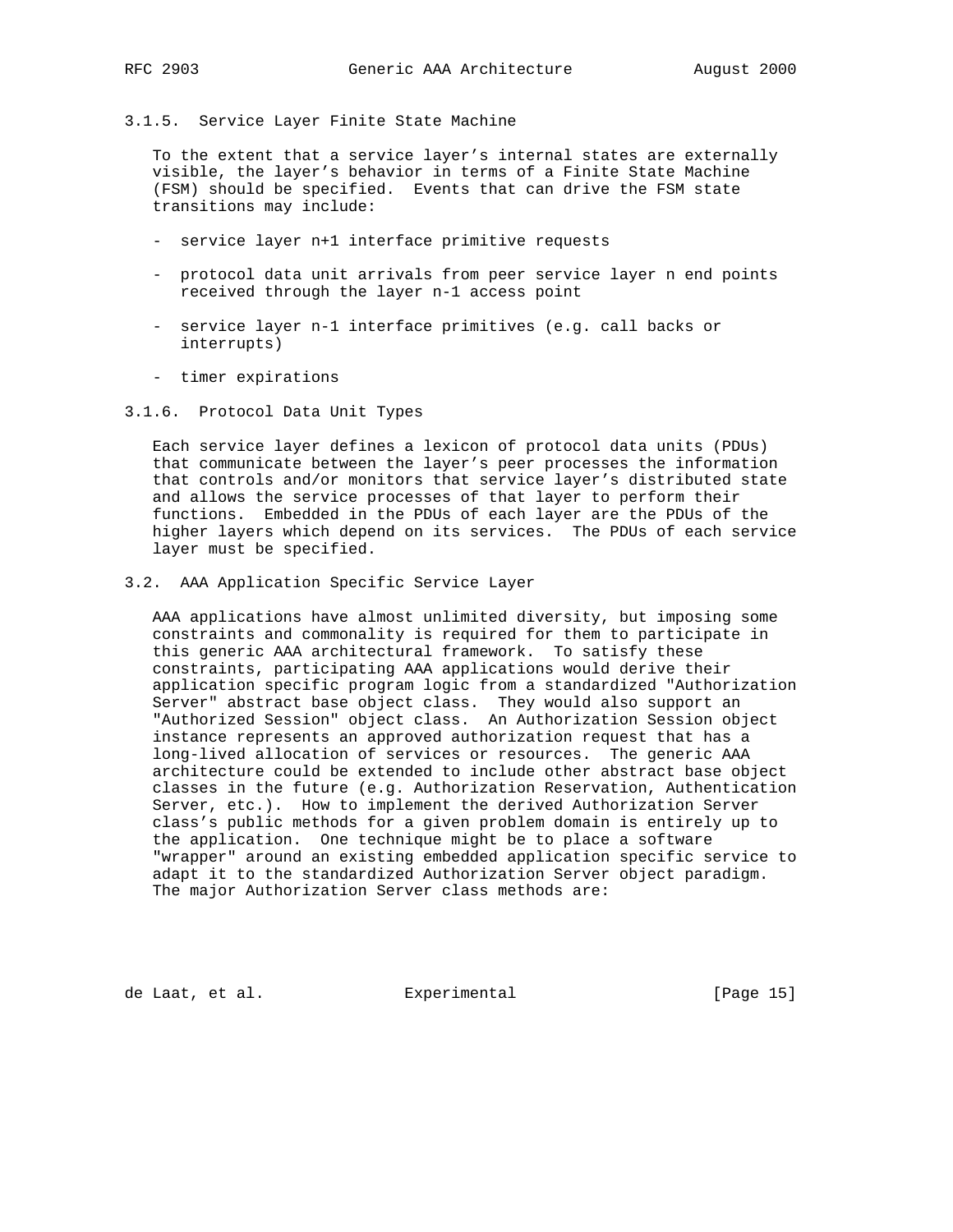- Publish an advertisement that describes the Authorization Server's service attributes and its application specific service layer end point address. Once the Authorization Server has registered, peer processes can discover its presence or send messages addressed to it.
- Application Specific Authorization Decision Function (AS-ADF) method takes a User's application specific authorization request and returns a decision of approve, deny, or conditionally approve with referral to another stakeholder. In the latter case, the application may create a reservation for the requested services or resources. This method represents the "condition" side of a policy rule's condition/action pair.
- Commit a service or set of resources to a previously conditionally approved authorization decision. For those authorization requests that have a long-term lifecycle (as opposed to being transactions), this method mobilizes a reservation into an Authorized Session object instance. This method represents the "action" side of a policy rule's condition/action pair.
- Cancel a previously conditionally approved Authorization request. This method releases any associated reservations for services or resources.
- Withdraw the Authorization Server's service advertisement.

 A key motivation for structuring an AAA application as an Authorization Server object instance is to separate the generic authorization decision logic from the application-specific authorization decision logic. In many cases, the application can be divorced from the AAA problem altogether, and its AAA responsibility can be assigned to an external rules based generic AAA Server. (The idea is similar to that of a trust management policy server as defined in [5].) This would facilitate a security administrator deploying AAA policy in a central repository. The AAA policy is applied consistently across all users of the applications, resources, and services controlled by the AAA server. However, it is recognized that for many problem domains, there are unique rules intrinsic to the application. In these cases, the generic AAA Server must refer the User's authorization request to the relevant Application Specific Module.

#### 3.3. Presentation Service Layer

 The presentation service layer solves the data representation problems that are encountered when communicating peers exchange complex data structures or objects between their heterogeneous

de Laat, et al. Experimental [Page 16]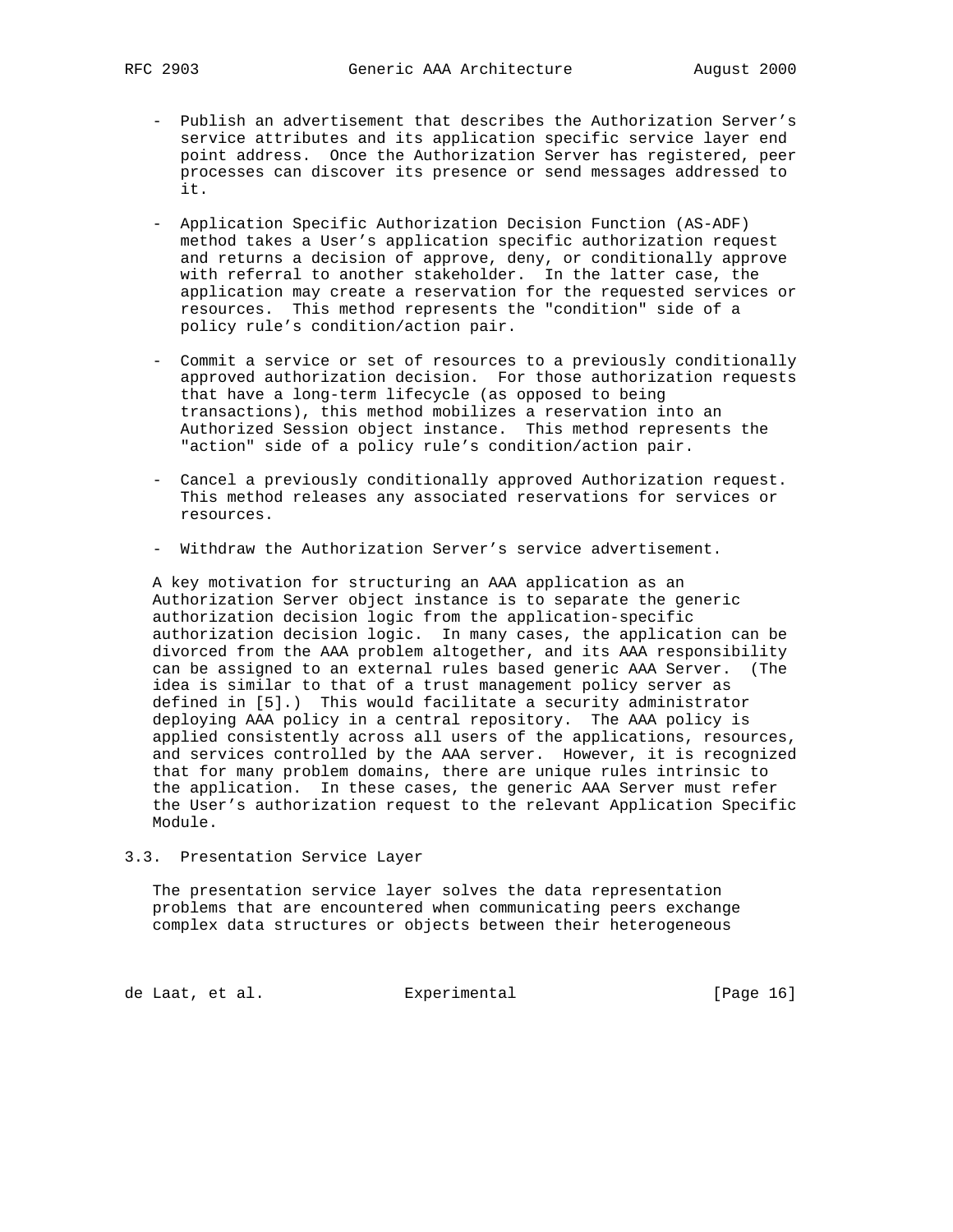computing systems. The goal is to transfer semantically equivalent application layer data structures regardless of the local machine architecture, operating system, compiler, or other potential inter system differences.

 One way to better understand the role of the presentation layer is to evaluate an existing example. The Generic Inter-ORB Protocol (GIOP) and its Common Data Representation (CDR) is a presentation service layer protocol developed by the Object Management Group (OMG) industry consortium. GIOP is one component within the Common Object Request Broker Architecture (CORBA). Peer Object Request Brokers (ORB) executing on heterogeneous systems use GIOP to invoke remote CORBA object interface methods. GIOP encodes an object method's input and output parameters in the Common Data Representation (CDR). While there are other presentation service layer protocols in the industry, GIOP in combination with CDR represents a mature, comprehensive solution that exhibits many of the presentation service layer requirements that are applicable within the AAA protocol model.

 In the context of Internet access AAA protocols, RADIUS and its successors use the Attribute Value Pair (AVP) paradigm as the presentation service layer encoding scheme. While such an approach is versatile, it is also prone to becoming splintered into many ad hoc and vendor specific dialects. There is no structure imposed or method to negotiate the constraints on which AVPs are combined and interpreted for a given conversation in a consistent way across AAA protocol implementations or problem domains. At run-time, it can be hard for the communicating peers to negotiate to a common inter operable set of AVPs.

 To avoid this pitfall, a primary presentation service layer responsibility is the ability to let peers negotiate from a base Authorization Server object class towards a commonly understood derived Authorization Server object class that both presentation service layer peers have implemented for their application specific problem domain. This negotiation implies a requirement for a globally registered and maintained presentation service layer hierarchy of Authorization Server object class names.

3.4. AAA Transaction/Session Management Service Layer

 The AAA Transaction/Session Management (AAA-TSM) service layer is a distributed set of AAA Servers, which typically reside in different administrative domains. Collectively they are responsible for the following three services:

de Laat, et al. Experimental [Page 17]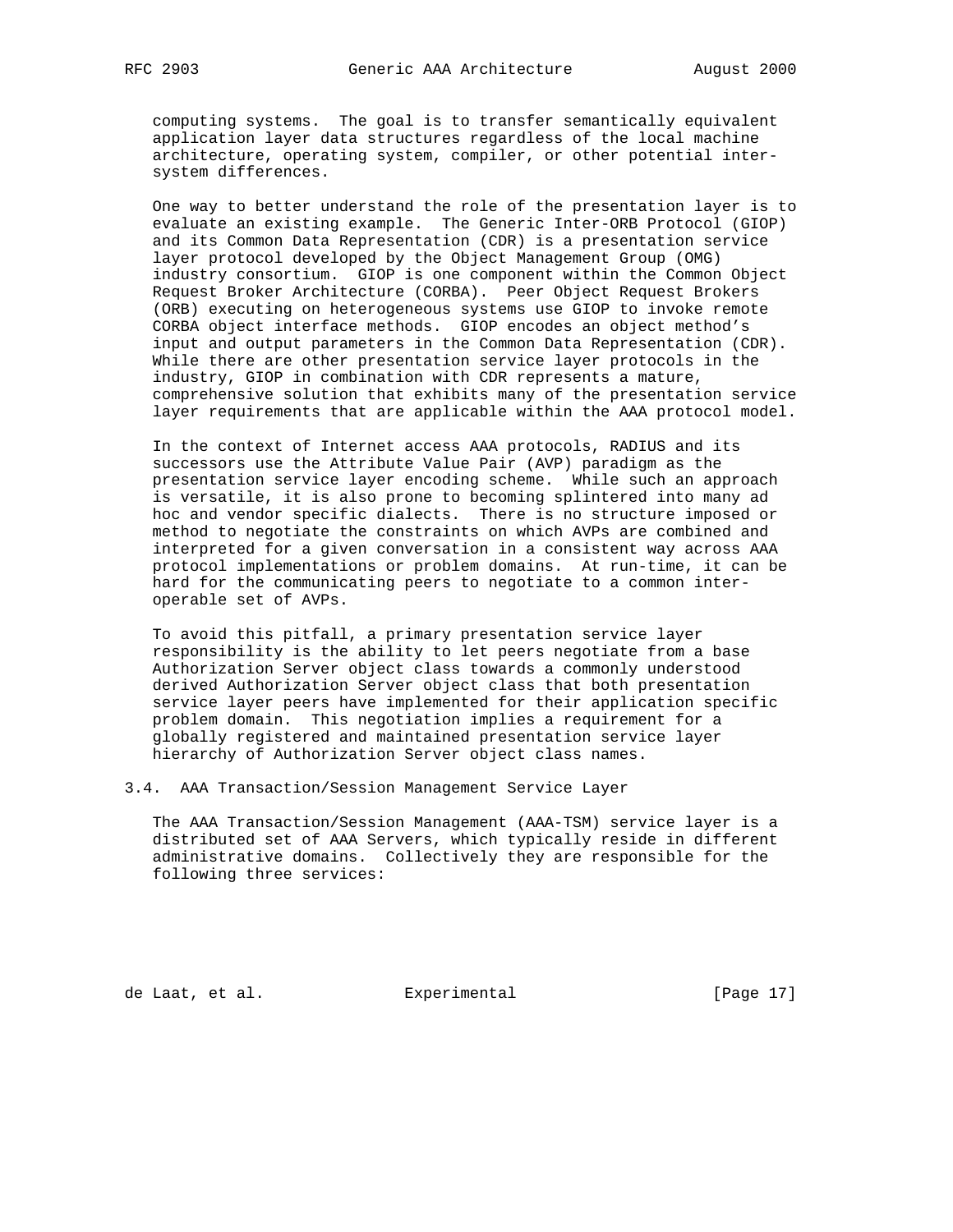- Authentication  $--$  Execute the procedure(s) needed to confirm the identity of the other parties with which the AAA TSM entity has a trust relationship.
- Authorization -- Make an authorization decision to grant or deny a User's request for services or resources. The generic rules based policy engine described earlier in this document executes the authorization decision function. When the User's request is instantaneous and transient, then its authorization approval is treated as an ephemeral transaction. If the authorization approval implies a sustained consumption of a service or resources, then the request is transformed into an Authorized Session. For the duration of the Authorized Session's lifetime:
	- its state may be queried and reported, or
	- it may be canceled before service is completed, or
	- the service being delivered may be modified to operate under new parameters and conditions, or
	- the service may complete on its own accord.

 In each of these cases, the AAA-TSM service layer must synchronize the Authorized Session's distributed state across all of those AAA Servers which are implementing that specific Authorized Session.

 Accounting -- Generate any relevant accounting information regarding the authorization decision and the associated Authorized Session (if any) that represents the ongoing consumption of those services or resources.

 The peer AAA servers and their AAA-TSM end points exchange AAA-TSM messages to realize these AAA functions. A central AAA-TSM concept is that there is a set of one or more AAA Server stakeholders who are solicited to approve/disapprove a User request for application layer services. The AAA-TSM service layer routes the User's request from one stakeholder to the next, accumulating the requisite approvals until they have all been asked to make an authorization decision.

 The AAA Servers may also do User authentication (or re authentication) as part of this approval process. The overall flow of the routing from one stakeholder to another may take the form of the "push", "pull", or "agent" authorization models developed in [2]. However, in principle, it is feasible to have an arbitrary routing path of an AAA-TSM authorization request among stakeholders. Once the final approval is received, the AAA-TSM service layer commits the requested service by notifying all of those stakeholders that require

de Laat, et al. Experimental [Page 18]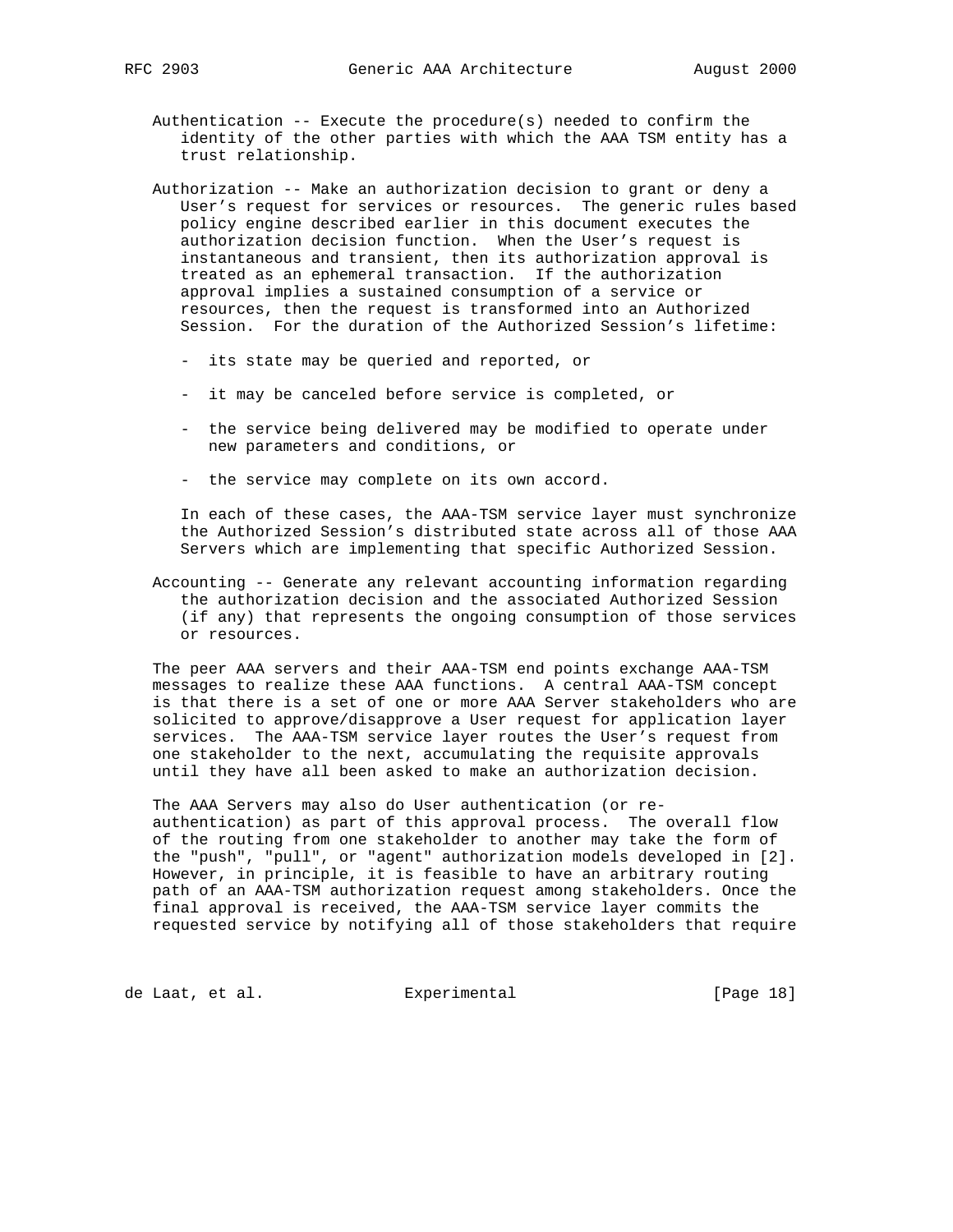a confirmation (i.e. turn on a pending reservation and do a transaction commit). Alternatively, any stakeholder among those on the consent list can veto the authorization request. In that case, all stakeholders who previously approved the request and had asked for a confirmation are told that the request has been denied (i.e., cancel reservation and do a transaction rollback).

 The AAA-TSM authorization request payload must carry its own "Context State", such that when an AAA server receives it, there is sufficient information that it is essentially self-contained. Embedding the Context State within the AAA-TSM message provides two benefits. First, the message can be immediately processed with respect to the AAA Server's local policy, and this minimizes or altogether avoids the need for the AAA Server to exchange additional AAA-TSM messages with its peers to complete its piece of the overall authorization decision. The other benefit is that the AAA Server minimizes the amount of state information resources that it commits to a user's pending request until it is fully approved. This helps protect against denial of service attacks.

 One can envision many possible message elements that could be part of the Context State carried within an AAA-TSM request message:

- AAA-TSM session identifier, a unique handle representing this authorization request. All AAA servers who participate in a request's approval process and its subsequent monitoring throughout its Session lifetime refer to this handle.
- permission lists stating which AAA Servers are allowed to modify which parts of the message.
- User's authorization request, encoded as a presentation layer PDU.
- User authentication information, (e.g. an X.509 public key certificate).
- User credentials information, or else a pointer to where that information can be found by an AAA server. An example of such credentials would be an X.509 attributes certificate.
- the list of AAA Server stakeholders who have yet to be visited to gain full approval of the User's authorization request. Each element in that list contains a presentation layer message encoding how the user authorization request should be evaluated by its application specific Authorization Decision Function (ADF).
- the current position in the list of AAA Server stakeholders to be visited.

de Laat, et al. Experimental [Page 19]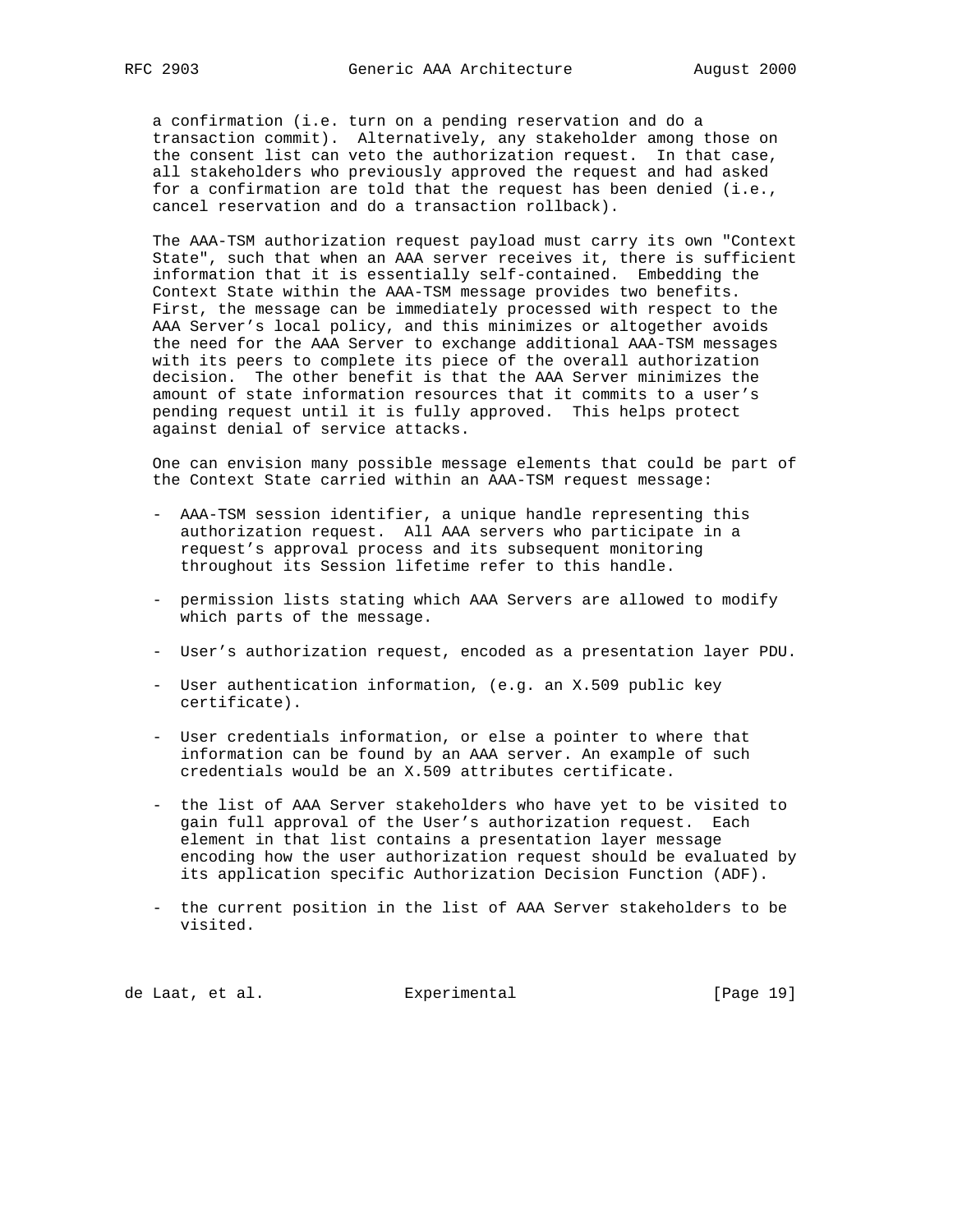- a list of those AAA servers which have already conditionally approved the User's authorization request, but which have predicated their approval on the request also completing its approval from those stakeholders who have not yet seen the request. Each element in the list has a digital signature or comparable mechanism by which their approval can be subsequently verified.
- an expiration time stamp, expressed in a universally understood time reference, which sets a lifetime limit on the AAA-TSM message's validity. This offers some replay attack protection, and inhibits messages from circulating indefinitely seeking the completion of a request's approval.
- a message payload modification audit trail, tracing which parties introduced changes into the User's authorization request terms and conditions.
- an AAA-TSM message integrity check, computed across the whole message rather than its individual elements, and signed by the most recent AAA-TSM layer end point process to modify the AAA-TSM message before its transmission to its AAA-TSM peer. This function may be delegated to the underlying Reliable Secure Transport layer connection to that destination peer.
- 3.5. AAA-TSM Service Layer Program Interface Primitives

 The AAA-TSM service layer and its adjacent presentation service layer communicate across their boundary through a set of program interface primitives. A key design goal is to keep these primitives the same regardless of the higher level AAA application, analogous to a callable "plug-in". The two service layers are responsible for coordinating their state information. This responsibility includes all of the pending Authorization requests and the Authorization Sessions that they are both controlling and monitoring. The initial contact between these two layers is through an abstract object that is called an AAA-TSM Service Access Point (SAP). A particular service instance between these two layers is realized in an abstract object that is called an Authorized Session. The presentation service layer invokes AAA-TSM interface primitives against an AAA-TSM SAP.

 The AAA-TSM service layer interface primitives can be broadly characterized as follows:

 - Register a presentation end point address identifier and its associated set of attributes to a service access point.

de Laat, et al. Experimental [Page 20]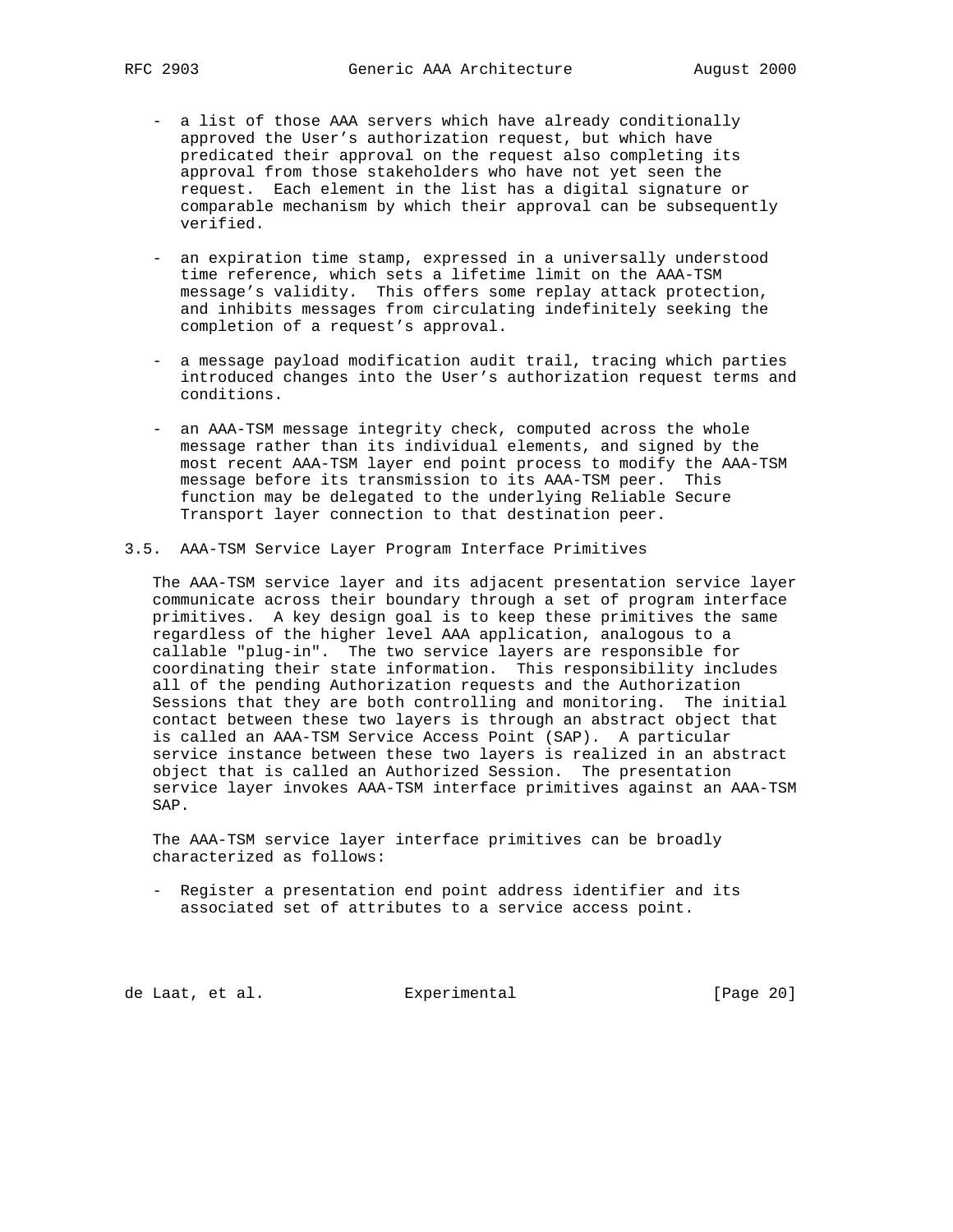- Send a presentation layer message to a specified destination presentation layer peer end point address.
- Receive a presentation layer message from another presentation layer end point address. A receive operation may select a specific originating presentation layer end point address from which the message is expected, or receive a message from any presentation layer peer.
- The AAA-TSM service layer calls an application specific authorization decision function, which returns a condition code expressing an approval, denial, or partially approves with a referral to another AAA Server.
- AAA-TSM service layer tells the presentation layer to commit an earlier partially approved authorization request.
- Cancel an earlier partially approved authorization request (i.e. rollback).
- The presentation service layer notifies the AAA-TSM service layer that it has terminated an in-progress Authorized Session.
- AAA-TSM service layer notifies the presentation service layer that another presentation service layer peer has terminated an Authorized Session.
- Un-register a presentation service layer end point address.
- 3.6. AAA-TSM Layer End Point Name Space

 The AAA-TSM service layer end point name space is the N-tuple formed by concatenating the following components:

- AAA Server's Reliable/Secure Transport layer end point address
- AAA-TSM authorization request serial number, a unique durable unsigned integer generated by the AAA Server who first receives the User's authorization request.

 Some AAA applications may require that each assigned AAA-TSM transaction serial number be stored in persistent storage, and require that it be recoverable across AAA Server system re-boots. The serial number generation algorithm must be guaranteed unique even if the AAA Server does a re-boot.

de Laat, et al. Experimental [Page 21]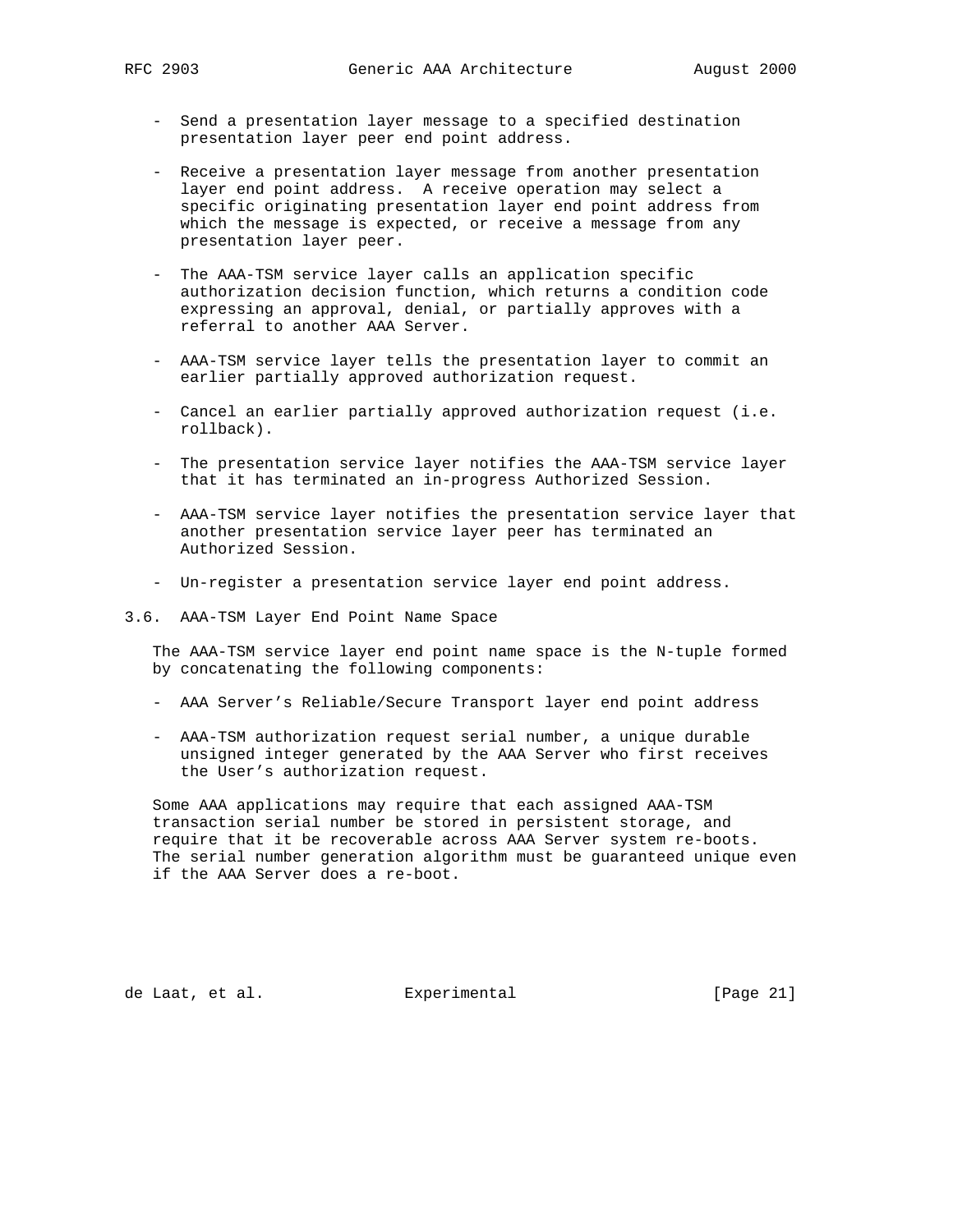## 3.7. Protocol Stack Examples

 The layering paradigm makes it possible to use the most appropriate syntax for each application for encoding the Application Specific Information units of that application. This encoding would take place at the presentation layer. Similarly the application layer can recognize the semantics specific to each application. Figure 6 illustrates some possible AAA protocol stacks.

| AAA<br>Application<br>Service<br>Layer                     | Application<br>specific<br>object class<br>interface<br>specified in<br>CORBA IDL | $E$ -Commerce<br>Internet<br>Open<br>Trading<br>Protocol<br>(IOTP) | Bandwidth<br>Broker<br>cross-admin<br>domain<br>COPS<br>extensions | Roaming &<br>mobile IP<br>remote<br>access<br>AVP<br>lexicons |  |  |  |  |  |
|------------------------------------------------------------|-----------------------------------------------------------------------------------|--------------------------------------------------------------------|--------------------------------------------------------------------|---------------------------------------------------------------|--|--|--|--|--|
| Presentation<br>Service<br>Layer                           | CORBA<br>Generic<br>Inter-ORB<br>Protocol<br>(GIOP)                               | Extensible<br>Markup<br>Lanquage<br>(XML)                          | Common<br>Open<br>Policy<br>Specificatn<br>(COPS)                  | <b>DIAMETER</b><br>or<br>RADIUS<br>Attribute<br>Value/Pair    |  |  |  |  |  |
|                                                            | AAA-TSM Service Layer Application Program Interface (API)                         |                                                                    |                                                                    |                                                               |  |  |  |  |  |
| AAA Transaction/Session Management (AAA-TSM) Service Layer |                                                                                   |                                                                    |                                                                    |                                                               |  |  |  |  |  |
| Reliable Secure Transport Layer                            |                                                                                   |                                                                    |                                                                    |                                                               |  |  |  |  |  |

Fig. 6 -- Possible AAA Protocol Stacks

4. Security Considerations

 Security considerations for the framework on which the work described in this memo is based are discussed in [2]. Security requirements for authorization are listed in section 2.2 of [3].

 This memo identifies a basic set of AAA functions that are general in nature and common to many different AAA applications. We propose that a standard set of security mechanisms should be defined as part of a base AAA protocol which would include such things as public key encryption and digital signatures that could be applied to individual information units within an AAA message. Security with this granularity is needed to meet the end-to-end security requirement specified in section 2.2.7 of [3] because a single AAA message may

de Laat, et al. **Experimental** (Page 22)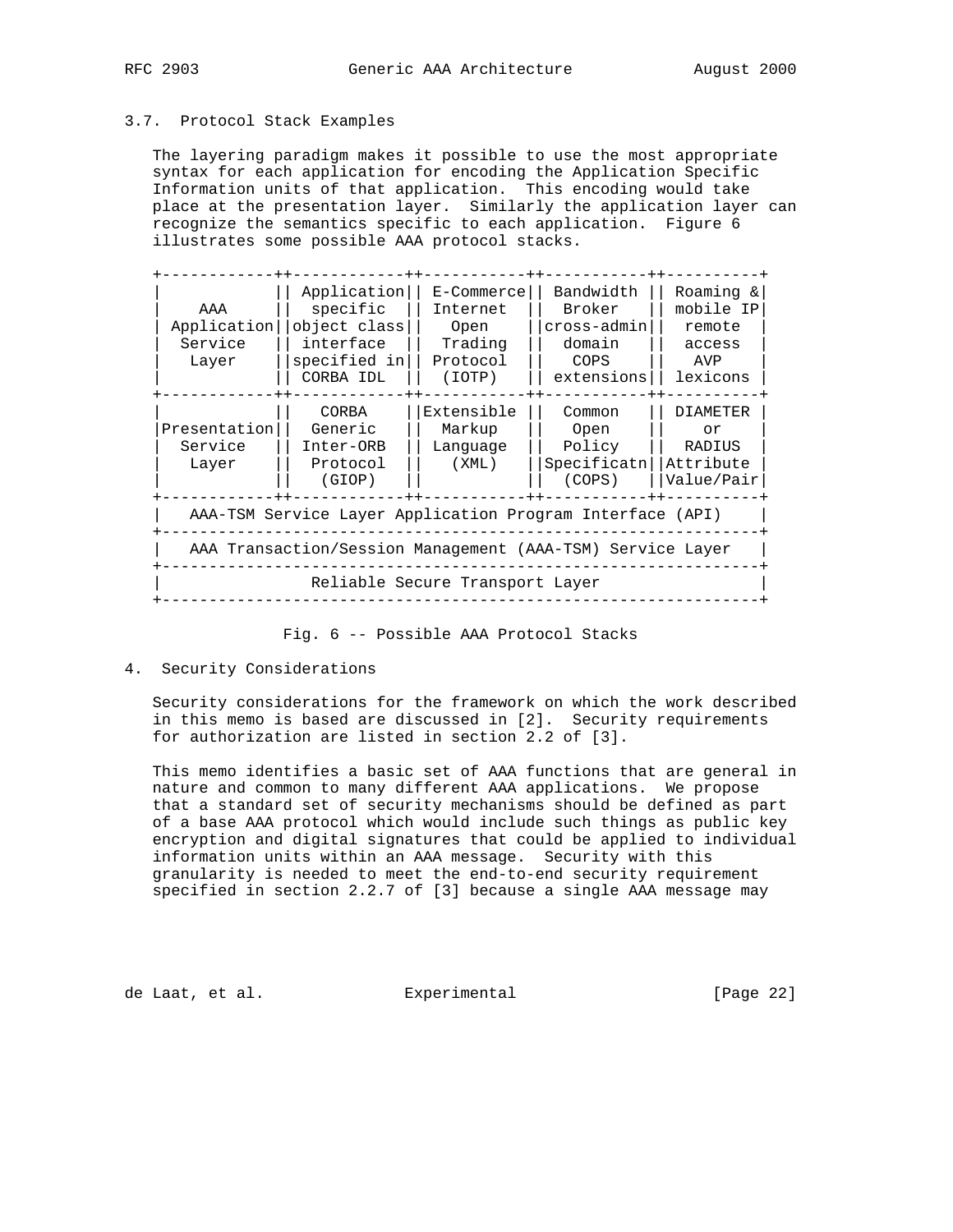contain multiple information units each generated by AAA servers from different administrative domains and destined to AAA servers in different domains.

 In addition, it may be necessary to encrypt or sign an entire AAA message on a hop-by-hop basis. This could be handled by a standard, lower layer protocol such as IPSEC. If so, then certain auditing requirements will have to be met so that it can be established later that the messages relative to some specific session ID were, in fact, protected in a particular way. Alternatively, hop-by-hop security mechanisms may be built into the base AAA protocol itself.

## Glossary

- Application Specific Information (ASI) -- information in an AAA protocol message that is specific to a particular application.
- Application Specific Module (ASM) -- a software module that implements a program interface to a generic AAA server which handles application specific functionality for an AAA protocol message.

Service Provider -- an organization which provides a service.

- User -- the entity seeking authorization to use a resource or a service.
- User Home Organization (UHO) -- An organization with whom the User has a contractual relationship which can authenticate the User and may be able to authorize access to resources or services.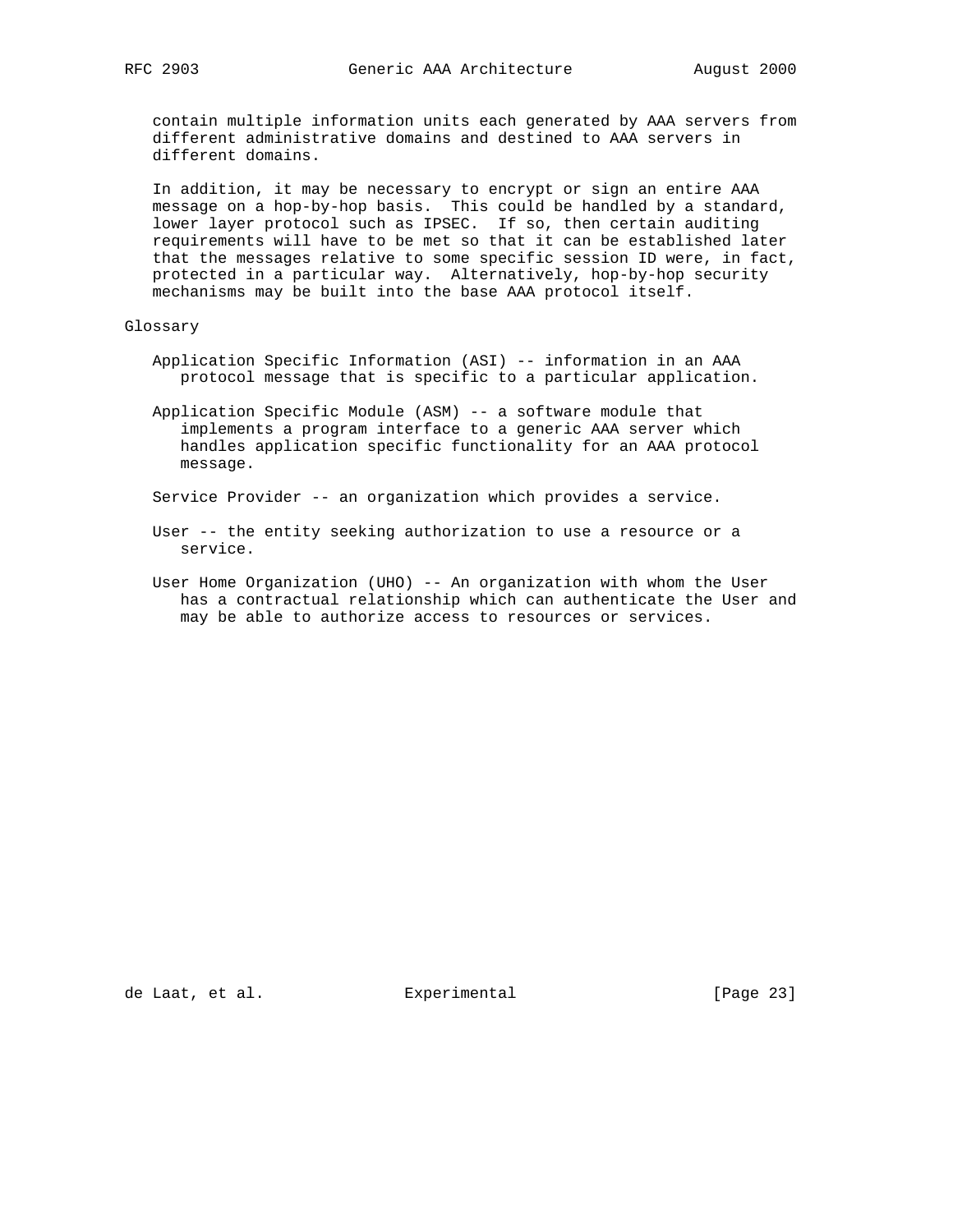References

- [1] Bradner, S., "The Internet Standards Process -- Revision 3", BCP 9, RFC 2026, October 1996.
- [2] Vollbrecht, J., Calhoun, P., Farrell, S., Gommans, L., Gross, G., de Bruijn, B., de Laat, D., Holdrege, M. and D. Spence, "AAA Authorization Framework", RFC 2904, August 2000.
- [3] Vollbrecht, J., Calhoun, P., Farrell, S., Gommans, L., Gross, G., de Bruijn, B., de Laat, C., Holdrege, M. and D. Spence, "AAA Authorization Application Examples", RFC 2905, August 2000.
- [4] Farrell, S., Vollbrecht, J., Calhoun, P., Gommans, L., Gross, G., de Bruijn, B., de Laat, C., Holdrege, M. and D. Spence, "AAA Authorization Requirements", RFC 2906, August 2000.
	- [5] Blaze, M., Feigenbaum, J., Ioannidis, J. and A. Keromytis, "The KeyNote Trust-Management System Version 2", RFC 2704, September 1999.

Authors' Addresses

 Cees T.A.M. de Laat Physics and Astronomy dept. Utrecht University Pincetonplein 5, 3584CC Utrecht Netherlands

 Phone: +31 30 2534585 Phone: +31 30 2537555 EMail: delaat@phys.uu.nl

 George M. Gross Lucent Technologies 184 Liberty Corner Road, m.s. LC2N-D13 Warren, NJ 07059 USA

 Phone: +1 908 580 4589 Fax: +1 908-580-4991 EMail: gmgross@lucent.com

de Laat, et al. **Experimental** [Page 24]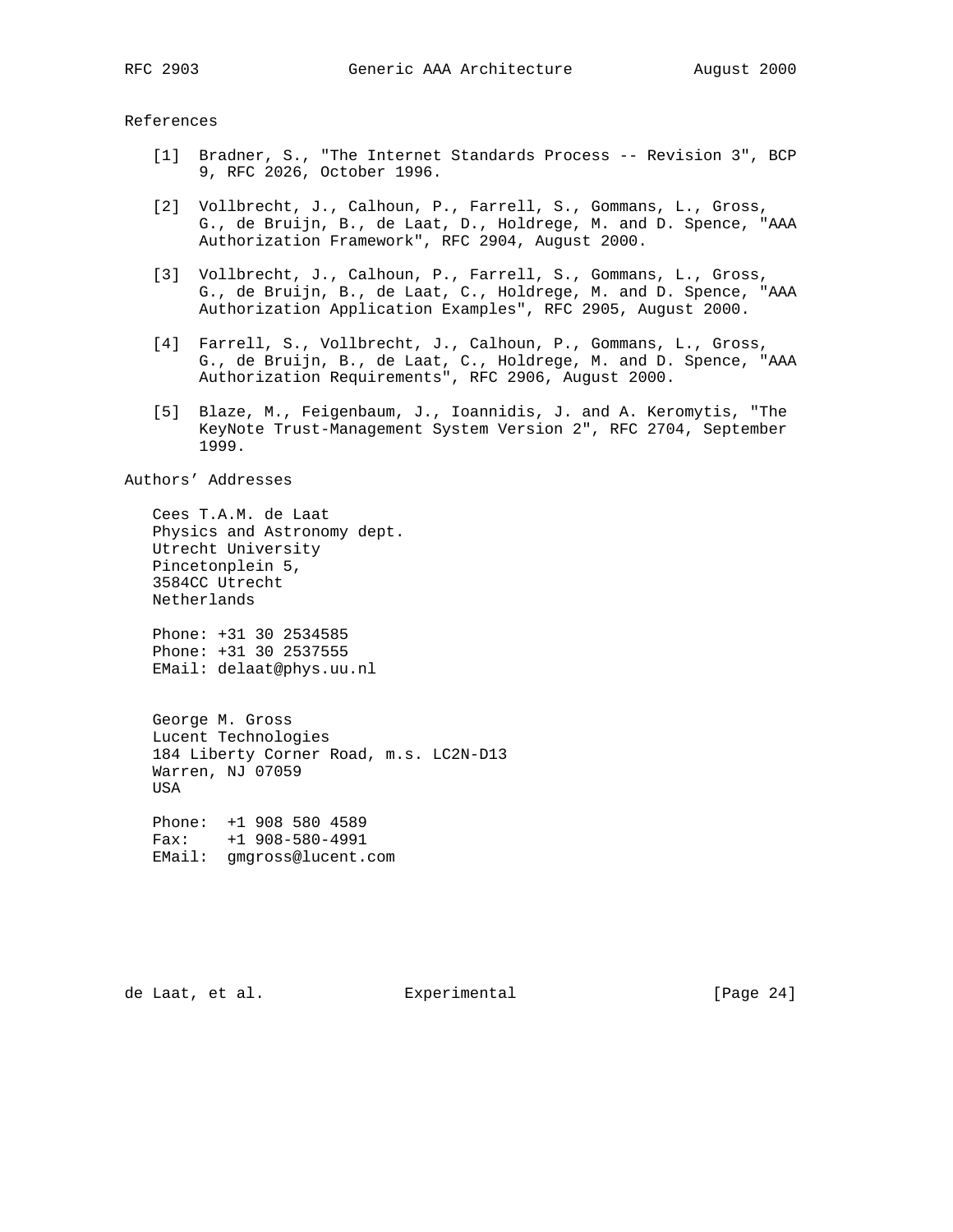Leon Gommans Enterasys Networks EMEA Kerkplein 24 2841 XM Moordrecht The Netherlands Phone: +31 182 379279 email: gommans@cabletron.com or at University of Utrecht: l.h.m.gommans@phys.uu.nl John R. Vollbrecht Interlink Networks, Inc. 775 Technology Drive, Suite 200 Ann Arbor, MI 48108 USA Phone: +1 734 821 1205 Fax: +1 734 821 1235

EMail: jrv@interlinknetworks.com

 David W. Spence Interlink Networks, Inc. 775 Technology Drive, Suite 200 Ann Arbor, MI 48108 USA

 Phone: +1 734 821 1203 Fax: +1 734 821 1235 EMail: dspence@interlinknetworks.com

de Laat, et al. **Experimental** [Page 25]